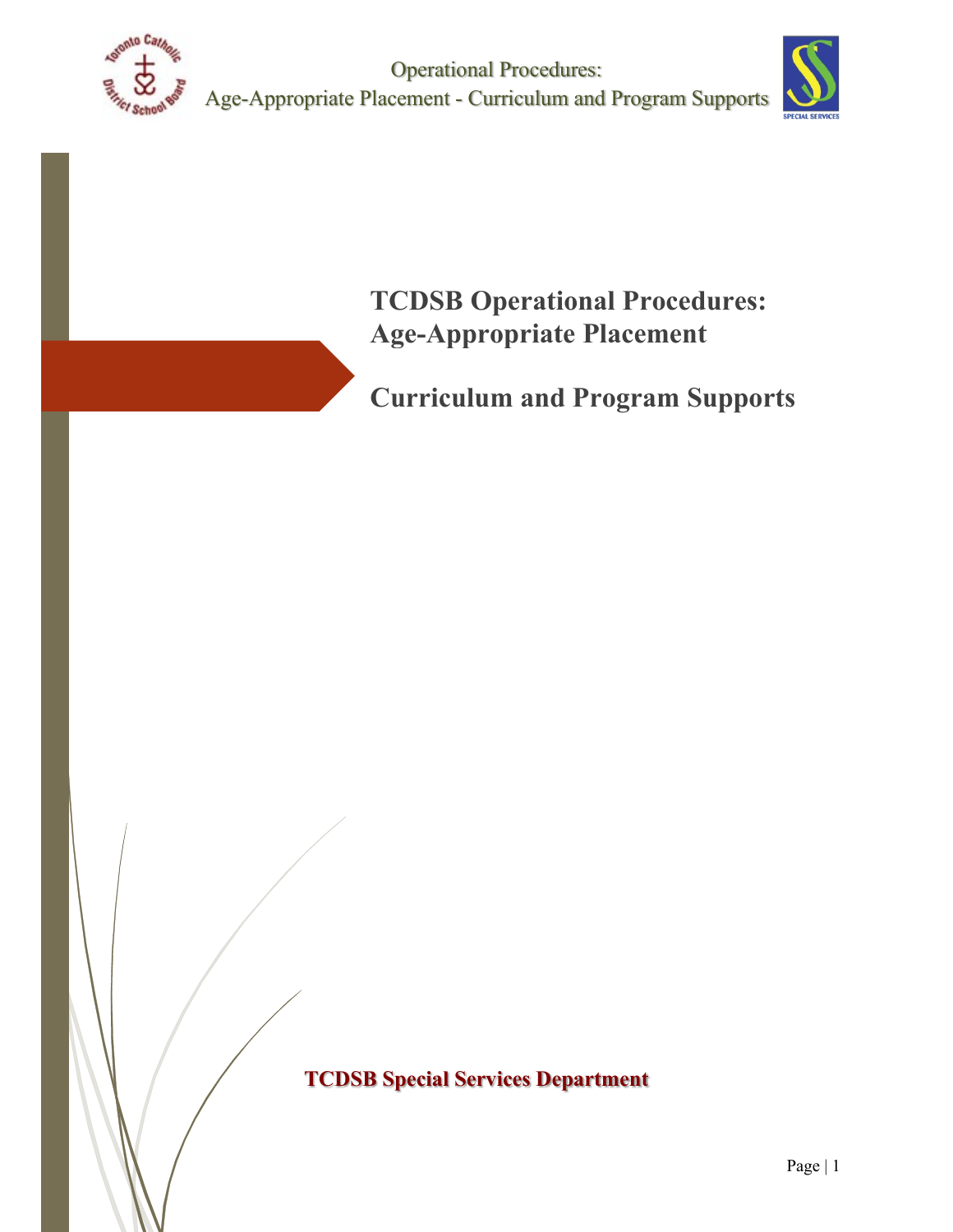

**Operational Procedures:** Age-Appropriate Placement - Curriculum and Program Supports



# Table of Contents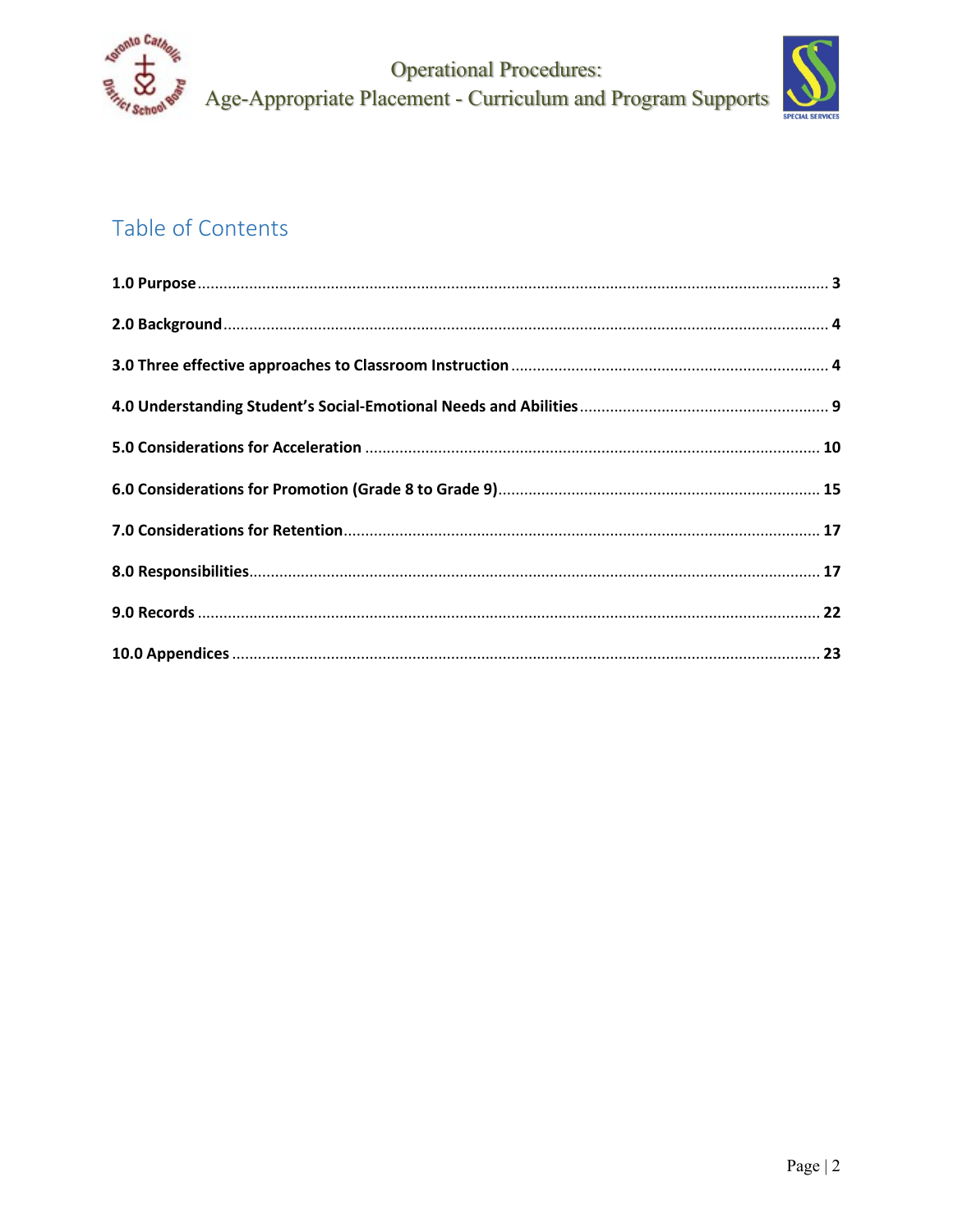



## **1.0 Purpose**

- 1.1 The Toronto Catholic District School Board (TCDSB) is committed to the learning of all students and provides a range of differentiated placements, programs, and interventions to support student success. While the TCDSB adopts the Ministry of Education mandate of placing students in age-appropriate settings (*Ontario Schools, K-12, p.52*), it also commits to providing individualized accommodations to students with abilities/disabilities in order to enable them to have meaningful access to education services. These operational procedures shall be interpreted in accordance with applicable legislation, including the Ontario *Human Rights Code,* the *Education Act* and its attendant Ontario Regulation 181/98. To the extent that these operational procedures or its accompanying policy - *Policy S.P. 03 Age-Appropriate Placement: Curriculum and Program Supports* conflict with applicable legislation, the legislation shall prevail.
- 1.2 These operational procedures identify curriculum and programming considerations that address individualized learning needs. They provide information also regarding the steps to be taken in response to parental requests for the placement of their child in settings that are not age-appropriate.
- 1.3 These procedures and the attendant policy *Policy S.P. 03 Age-Appropriate Placement: Curriculum and Program Supports* will be posted on the TCDSB website in order to inform the TCDSB community about considerations for ageappropriate curriculum and programming supports.
- 1.4 The following are important considerations for the parent who may apply to the TCDSB to have a student grade-level accelerated or retained:
	- a) The TCDSB utilizes a variety of placements, differentiated instruction, and evidence-based interventions and strategies to provide meaningful access to education for students who have ability- or disability-related needs that impact their learning;
	- b) Any determination of whether grade-level acceleration or retention is an appropriate accommodation for a student while receiving education services is a decision of the TCDSB; and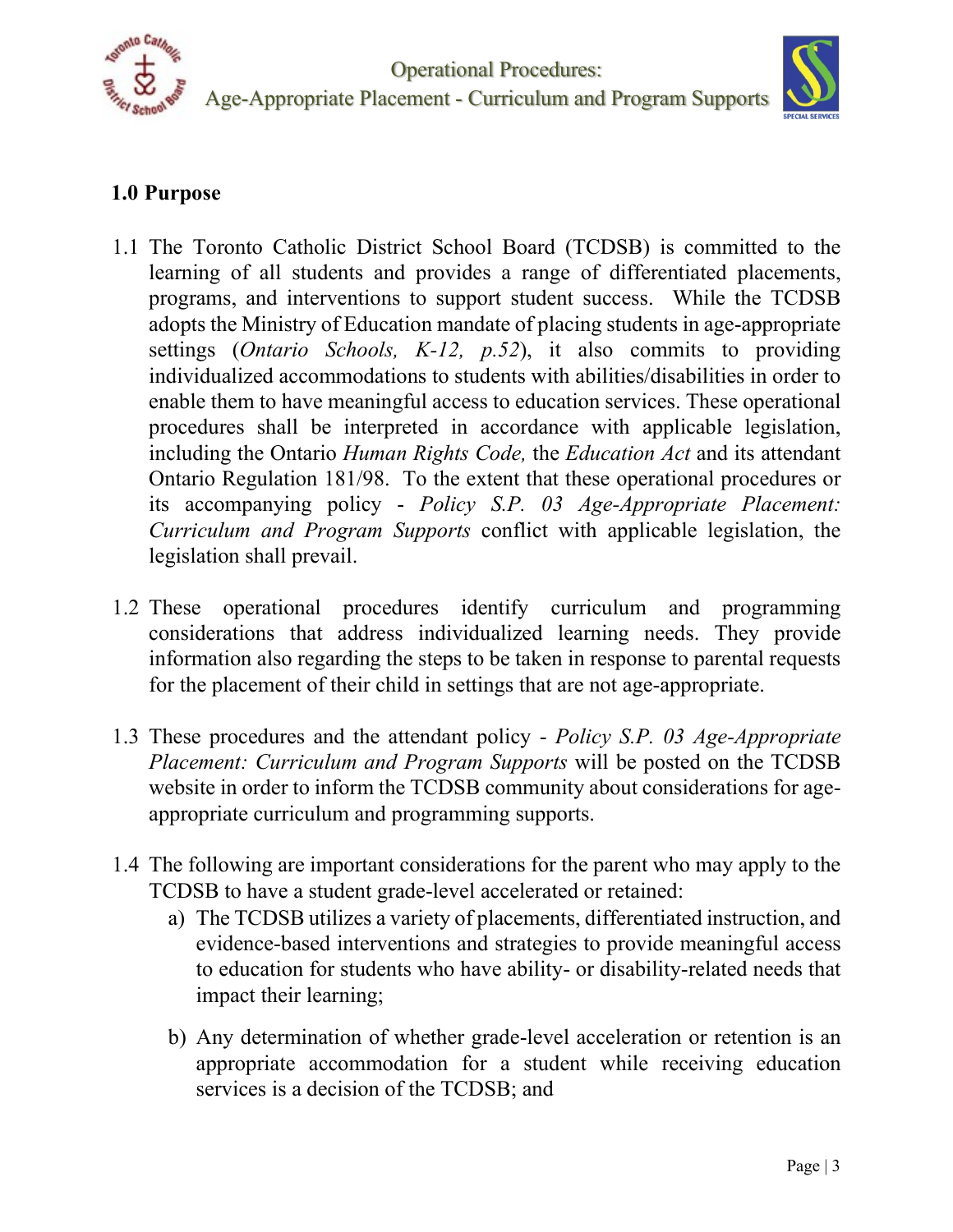



c) Notwithstanding any provision in *Policy S.P.03 Age-Appropriate Placement: Curriculum and Program Supports,* and these Operational Procedures, the Board will consider each request for a student's gradelevel acceleration or retention on a case-by-case basis (and will comply with its duty to accommodate under the *Education Act* and *Human Rights Code*).

## **2.0 Background**

The Board upholds its current practice of endorsing an age-appropriate, grade -level placement for students. In this context, the appropriate accommodations would continue to be engaged for a variety of types of learner, whether it is one seeking enrichment, accommodations to meet curriculum expectations, or to meet alternative expectations outlined in the Individual Education Plan (IEP). This new policy will formalize the process for consideration of acceleration or retention of a student.

In the event that a parent requests consideration for grade-level acceleration or retention, a number of considerations need to be discussed with the Parent and other key stakeholders, and a decision is made in the best interests of the individual child. In most cases, a student's learning needs can be met within the age-appropriate, mainstream classroom. Accommodations to the mainstream (non-Special Education) classroom can include: enrichment activities, special peer groupings, or individualized attention.

## **3.0 Three Effective Approaches to Classroom Instruction**

*(Learning for All, 2013, p.12-14)* 

Instruction that both responds to the characteristics of a diverse group of students and that is precisely tailored to the unique strengths and needs of each student can be achieved using the principles and guidelines associated with three instructional approaches:

- a. Universal Design for Learning (UDL),
- b. Differentiated Instruction (DI), and
- c. Tiered approach to prevention and intervention.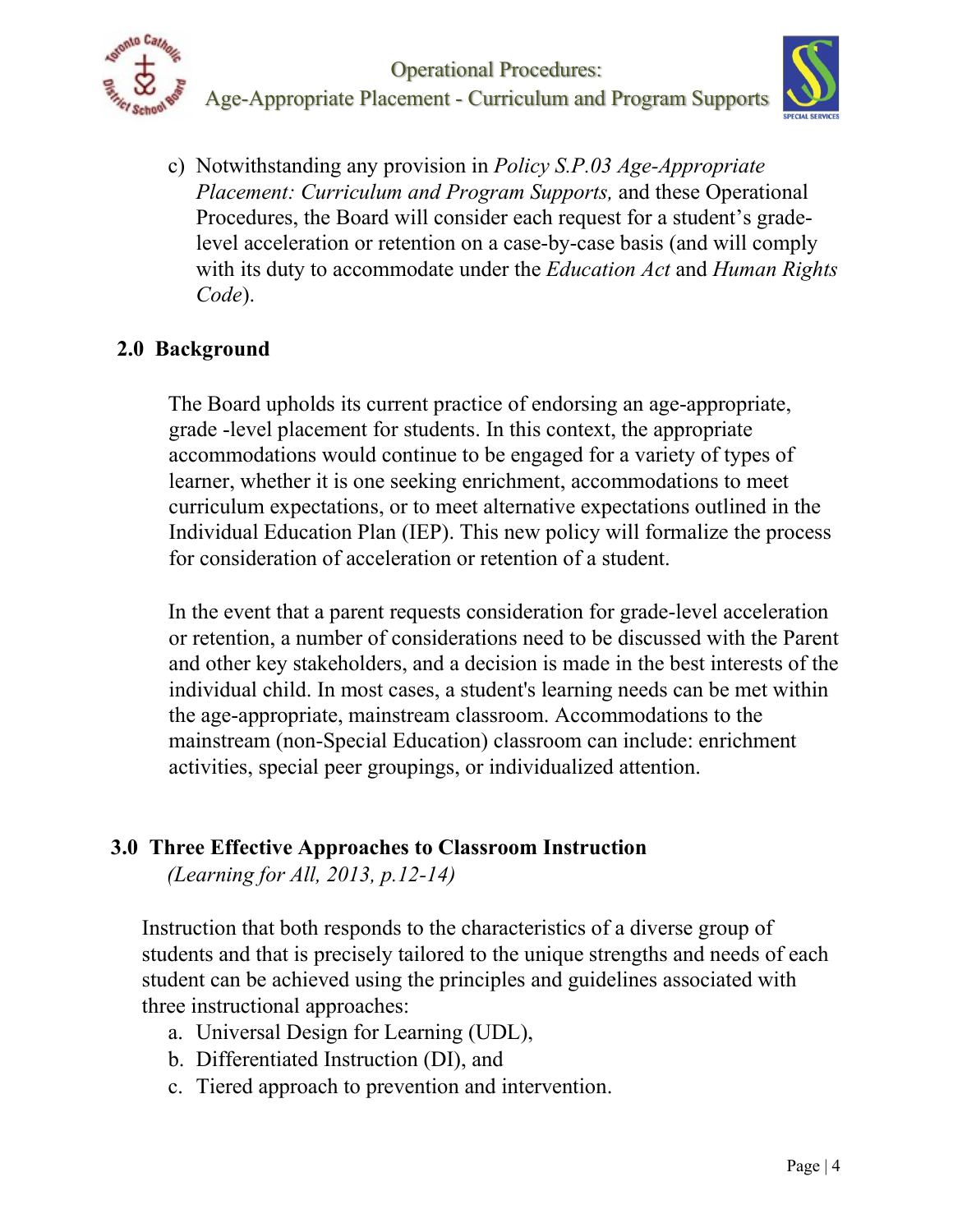



Used in combination, UDL and DI enable educators to respond effectively to the strengths and needs of all students.

The two approaches overlap, sharing certain goals and strategies, such as providing a range of instructional strategies, resources, learning tasks, and assessment tools in order to meet the different strengths, needs, levels of readiness, and learning styles or preferences of the students in a class.

# 3.1 Universal Design for Learning (UDL)

Universality, Equity, Flexibility, and Inclusiveness are four principles for establishing effective UDL classrooms. Incorporating the principles of universality and equity, UDL is intended to ensure that teaching is tailored to draw on the strengths and meet the needs of all students.

The "universal" in UDL does not imply that there is one optimal solution for everyone; rather, it reflects awareness of the unique nature of each learner and the need to accommodate differences, creating learning experiences that suit individual learners and maximize their ability to progress (Rose & Meyer, 2002). This means planning learning opportunities that will extend the learning of all students, whatever their level of achievement, and help each one reach his/her potential.

Incorporating the principles of *flexibility* and *inclusiveness*, the planning of teaching and the time teachers allocate to students' activities must be sufficiently flexible to provide real learning experiences for all students, regardless of their performance level. Students are accommodated through:

- a. a variety of teaching strategies and pedagogical materials that are relevant, engaging, and responsive to their learning needs; that make use of all the senses; and that vary in form, level of difficulty, and manner of presentation;
- b. a variety of technological media and tools;
- c. different types of assessment strategies, involving a range of media, formats, and response options (Note: During assessments, students have access to the same supports that they have during instruction unless those supports undermine the purpose of the assessment.); and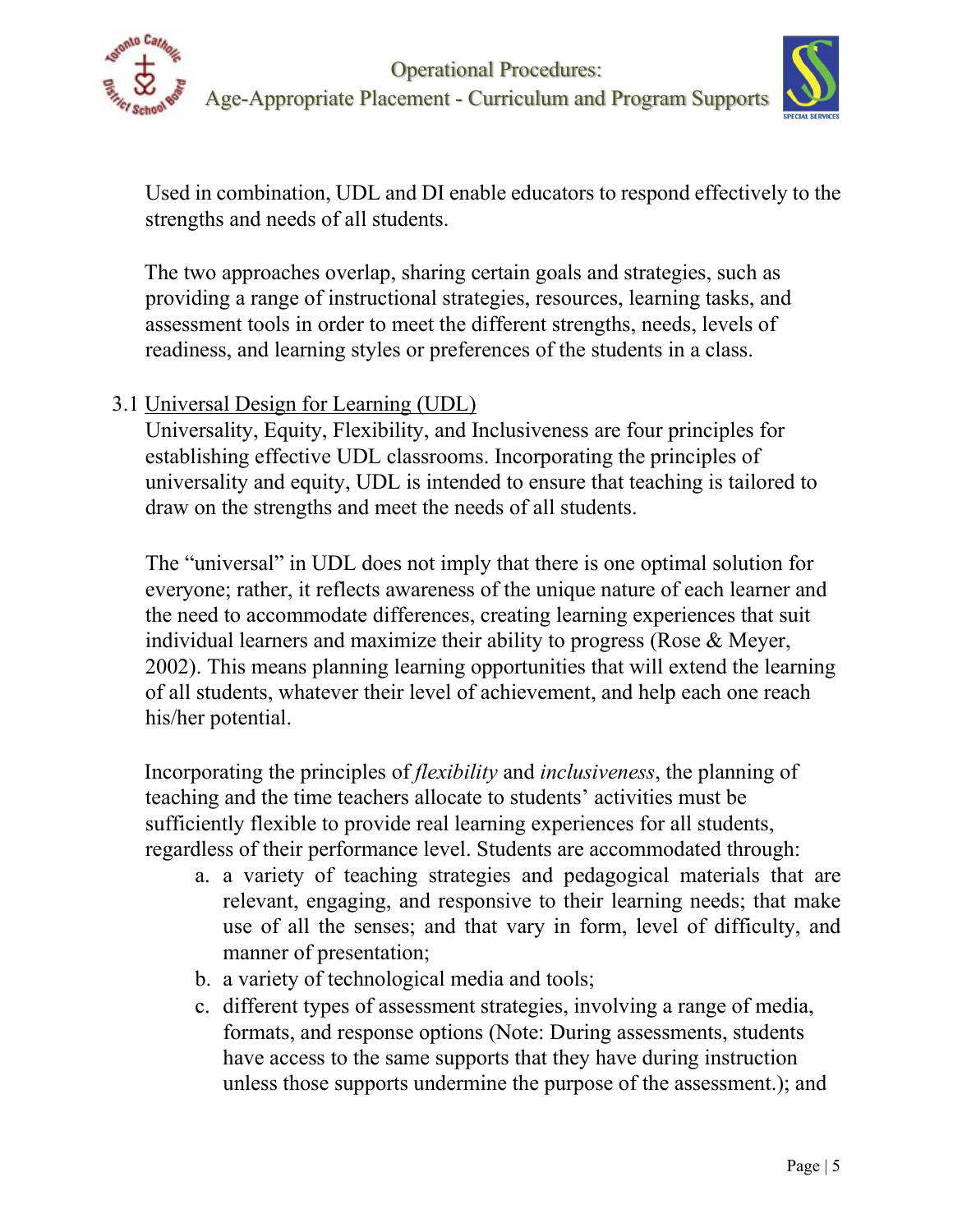



d. various ways of using space.

## 3.2 Common Classroom Strategies

Common classroom strategies support the principles of DI and UDL The best way to engage students is by offering them choice (*Karen Hume, 2008*). By providing Differentiated Instruction options, this can be made possible. Some key essentials of differentiated instruction are the following (*Ontario Ministry of Education Differentiated Instruction (DI) Brochure, October 2008*):

- a. Teachers having knowledge of students' readiness to work with concepts, their interests, and their learning preferences, and seeing all preferences as equally valid;
- b. Teachers using a repertoire of instructional and assessment strategies to meet the needs of different learners;
- c. Ensuring that all differentiated instruction activities are equally engaging and respectful and take approximately the same amount of time;
- d. Unless students are on an IEP, all differentiated instruction is based on the same curriculum expectations and all students have opportunities to achieve the same high standards of performance;
- e. Students are assessed before, during, and after their learning. Assessments inform next steps for both teacher and student;
- f. Even if students have choices in the ways that they demonstrate their learning, teachers are able to use a common assessment tool (e.g., a rubric) so that all student work is judged against the same assessment criteria; and
- g. A defining characteristic of a differentiated classroom is flexibility. Students work in short-term, flexible learning groups and educators are flexible in creating and altering instructional plans in response to learners.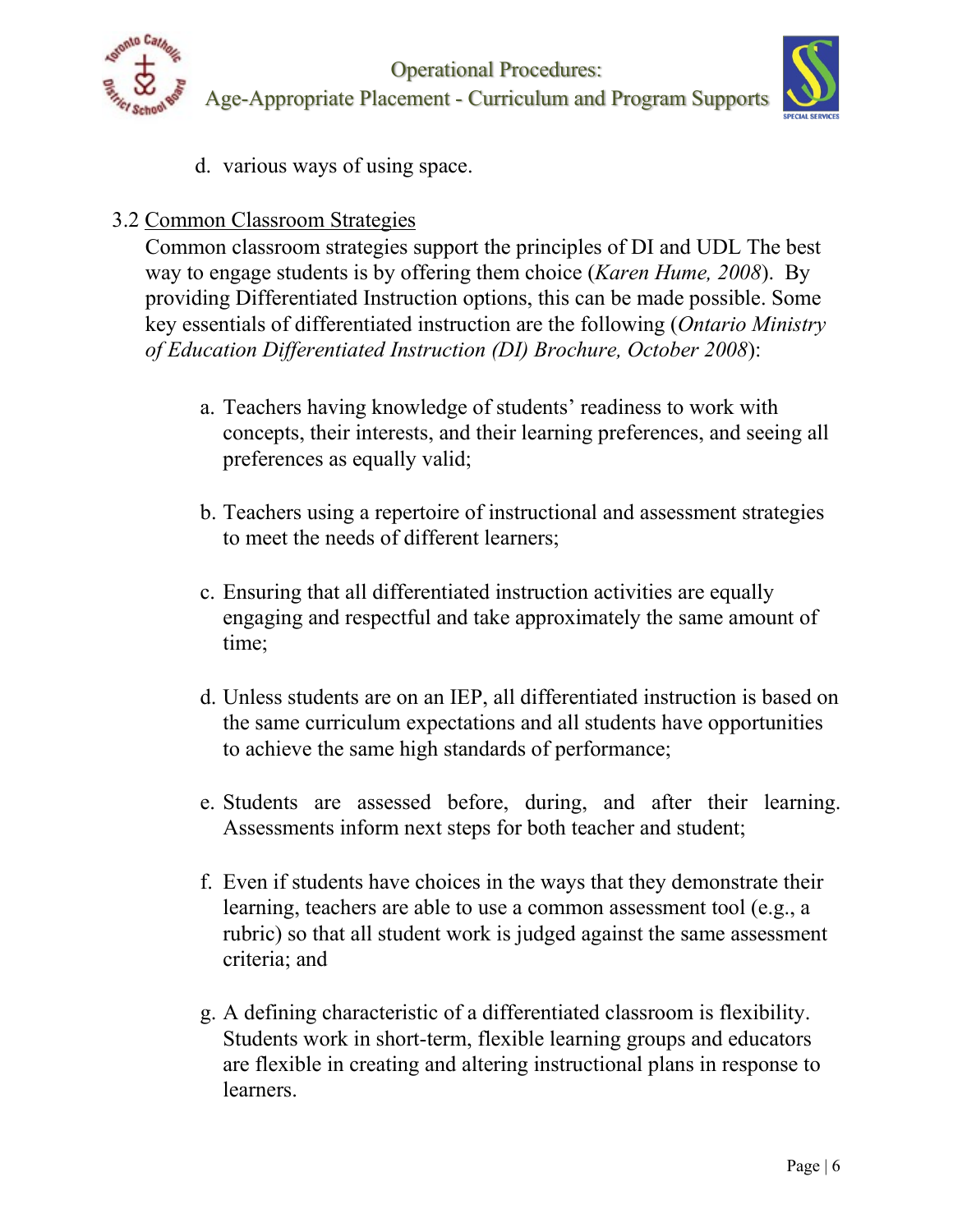



Differentiated Instruction is an approach to instruction designed to maximize growth by considering the needs of each student at his or her current stage of development and offering that student a learning experience that responds to his or her individual needs. It recognizes that equity of opportunity is not achieved through equal treatment and takes into account factors such as the student's readiness, interest, and learning preferences. (*Growing Success: Assessment, Evaluation, and Reporting in Ontario's Schools, Kindergarten to Grade 12, 2010, p.146*)

Furthermore, differentiating instruction based on student readiness involves knowing where particular students are on the learning continuum, then planning program features and instructional strategies, resources, and supports to meet them where they are and move them along the continuum. Some students may require remediation or modified expectations; others may need extensions or opportunities for independent study. (*Learning for All, 2013, p.18*)

Differentiated Instruction includes:

- Providing alternative instructional and assessment activities;
- Challenging students at an appropriate level;
- Using a variety of groupings to meet student needs.

Differentiated Instruction does not include:

- Doing something different for every student in the class;
- Disorderly or undisciplined student activity;
- Using groupings that never change or isolating struggling students within the class;
- Never engaging in whole-class activities with all students participating in the same endeavour.

Differentiation of Content, Process, and Product: A Checklist to Guide Classroom Practice (Adapted from *Differentiated Instruction Educator's Guide: Getting to the core of teaching and learning, Ontario Ministry of Education, 2007,* in *Learning for All, 2013, pp.20-21)*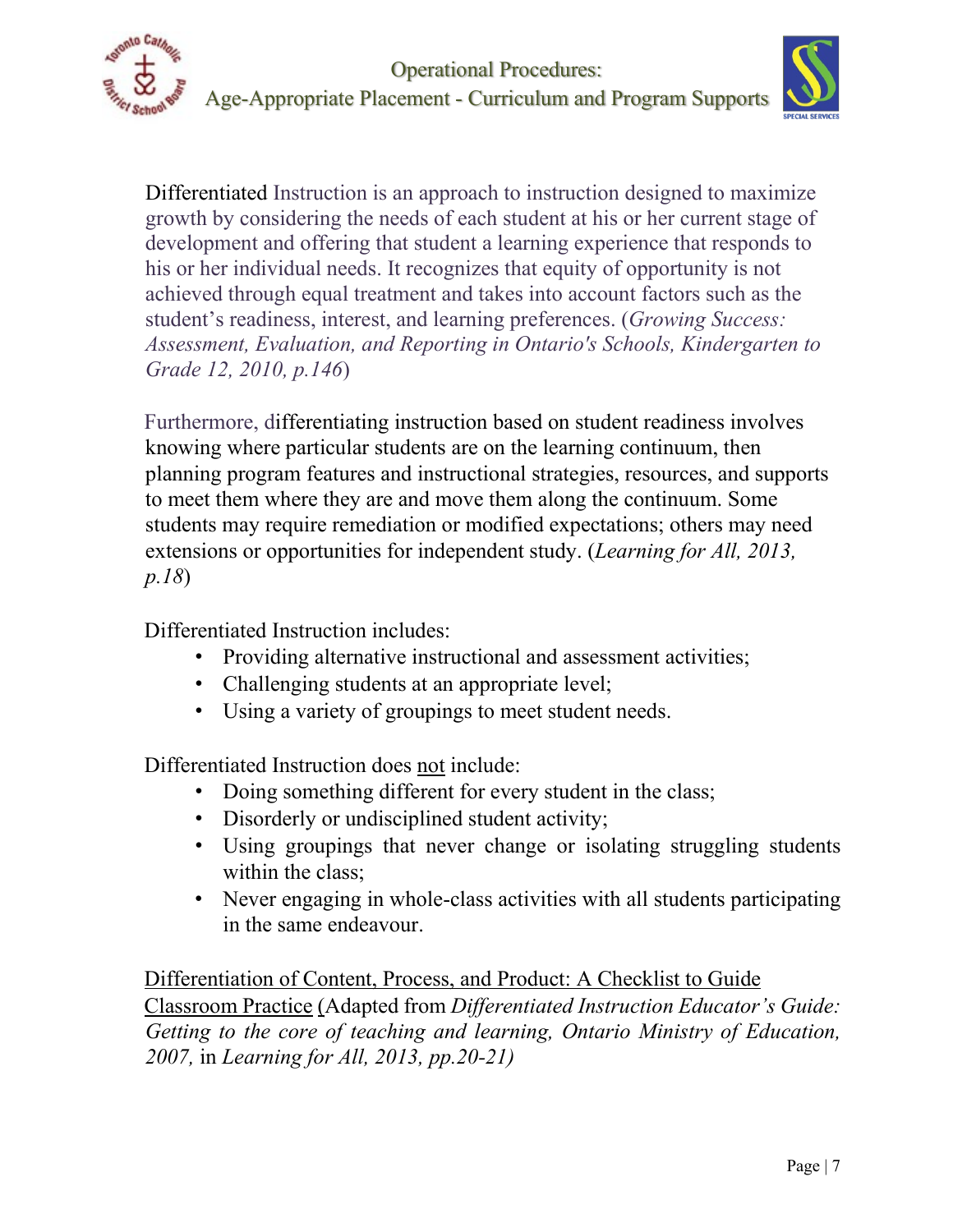

Operational Procedures:

Age-Appropriate Placement - Curriculum and Program Supports



# Differentiate Content

- Vary content (e.g., provide content at different levels of difficulty; enable students to extend knowledge and skills) to suit student readiness, interests, motivational needs, and learning styles.
- Unpack the big ideas of the curriculum to create achievable learning goals.
- Introduce new learning and pose open questions as appropriate to the student's **Z**one of **P**roximal **D**evelopment (ZPD).

# Differentiate Process

- Use various assessment strategies to match students' strengths, learning style preferences, interests, and readiness.
- Use various types of learning activities and various grouping strategies to draw on students' strengths and provide support in areas that need improvement.
- Use a variety of instructional and management strategies that engage all modalities.
- Provide students with opportunities to choose from an array of activities and projects that involve differentiated processes.
- Monitor students' responses to the differentiated strategies used, and assess their progress on a regular basis.
- Provide the accommodations and/or modifications that are specified in the IEPs of students who have special education needs.

## Differentiate Product

- Gather achievement data through various assessment tools.
- Engage students' interest by involving them in various different types of projects and problem-solving activities.
- Foster students' awareness of their strengths in learning, and their sense of ownership of their learning, by allowing them to choose the products they will create and the formats or modes of presentation they will use.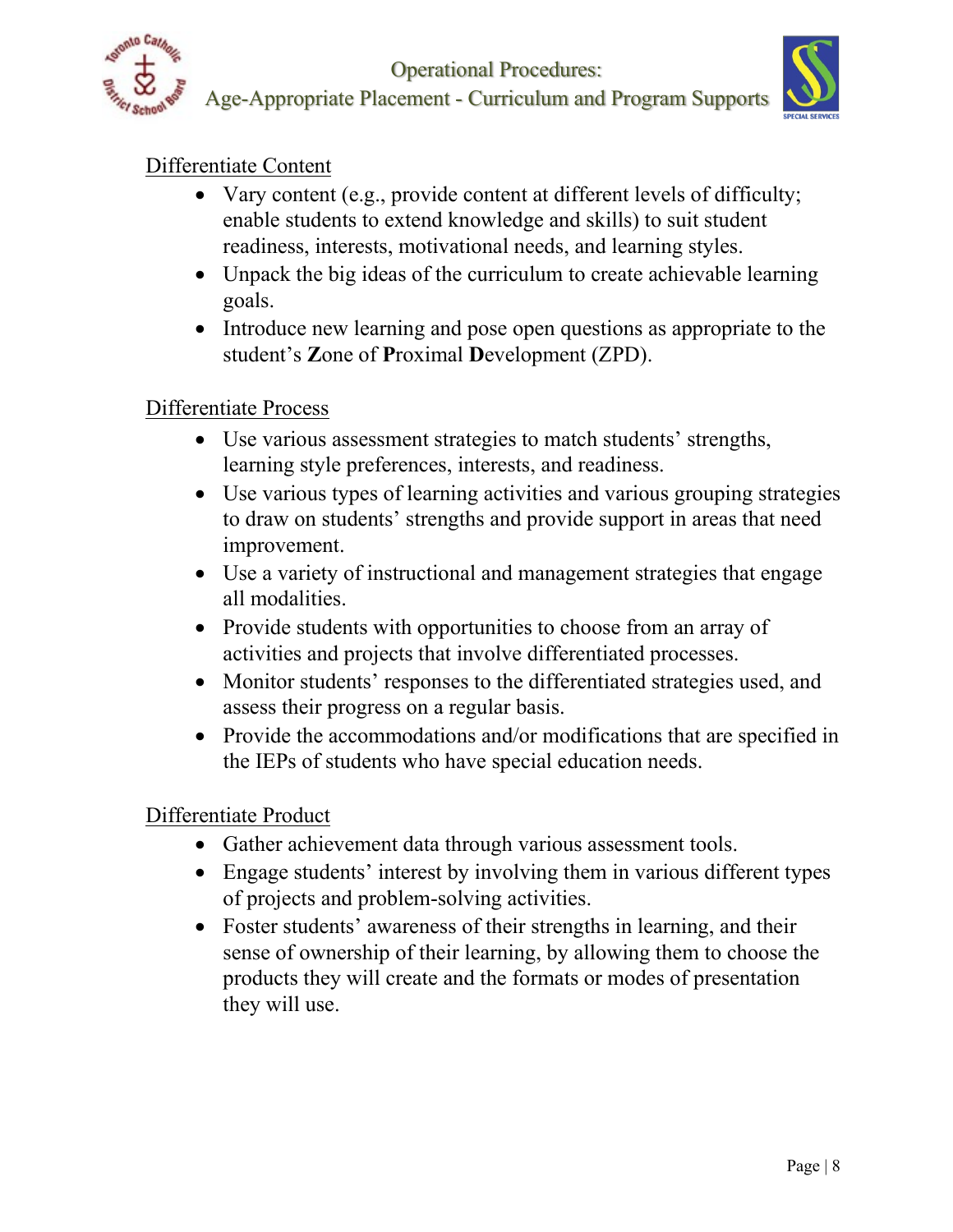



# 3.3 The Tiered Approach *(Learning for All, 2013, p.24)*

The tiered approach is based on frequent monitoring of student progress and the use of assessment data, focusing on learning rate and level, to identify students who are facing challenges in learning and to plan specific assessment and instructional interventions of increasing intensity to address their needs effectively.

Based on the premise of the *growth mindset* (Carol Dweck, Stanford University), tiered supports incorporate the following incremental supports:

Tier 1: Universal strategies (for all)

Tier 2: Targeted strategies (for some)

Tier 3: Intensive strategies (for few)

Tiered supports can be used to address both academic and social-emotional needs. The nature, intensity, and duration of interventions may be decided by teachers individually or in collaboration with a school team, always on the basis of evidence derived from monitoring student achievement. The tiered approach can:

- a. Facilitate early identification of both students who may be at risk and those who might be in need of greater support;
- b. Ensure appropriate and timely intervention to address these students' needs.

# **4.0 Understanding Students' Social-Emotional Needs and Abilities**

- 4.1 Prior to giving consideration to grade-level acceleration, every opportunity should be taken to provide students with differentiated learning experiences in the mainstream classroom and to engage all available Special Education programming supports such as the Intensive Support Program (ISP) learning environment.
- 4.2 Considerations must be given to all aspects of academic achievement as well as social emotional development.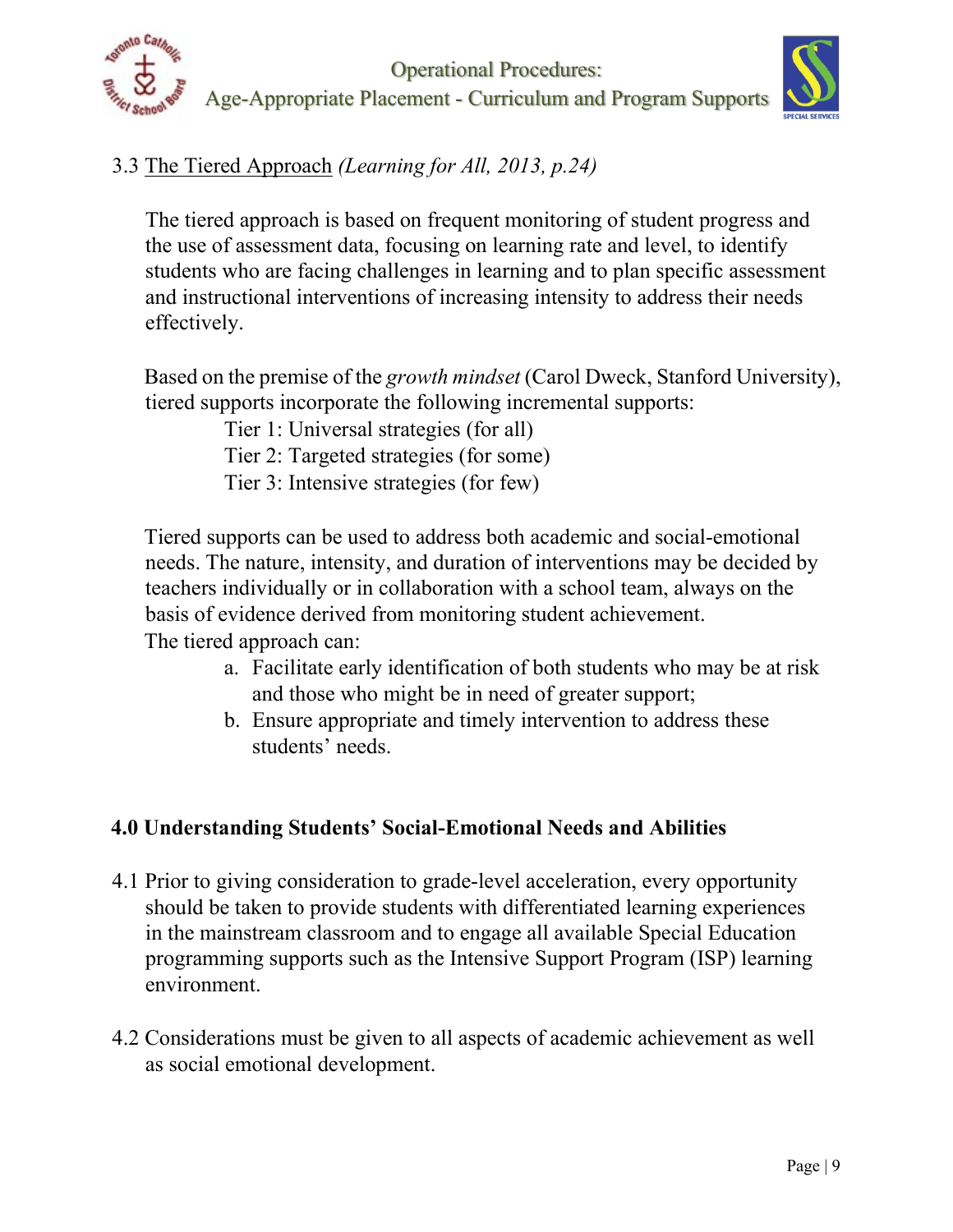



- 4.3 There are some situations where great caution must be exercised in considering a request for advanced placement. Very young children have unique learning needs that must be addressed in a manner that acknowledges their need to be nurtured and respects their developmental level. Accelerated academic learning in early childhood may force the child to rely on lower level processes such as memorization instead of developing higher level cognitive strategies.
- 4.4 Learning opportunities presented at age three through five play a significant role in forming a foundation for learning that builds on confidence and curiosity. Students who may eventually be identified as Gifted might be at a significant disadvantage if they are accelerated.
- 4.5 When programming for gifted students is offered on a withdrawal basis, a child who has been accelerated will be evaluated and admitted to the program based on age norms. However, the placement will be with other gifted students who are one year older. In this setting, the accelerated child will be comparing his/her reasoning abilities and products to those of older gifted students.

# **5.0 Considerations for Acceleration**

- 5.1 There are competency-based and age-based programming acceleration options for gifted and talented learners. "Education programs and curricula can be differentiated in a variety of ways to provide Canada's most capable learners with opportunities to progress at a developmentally appropriate pace, to offer them opportunities to learn 'what they don't already know.' (Stanley, 2000, p. 216)."
- 5.2 Educators should consider engaging some form of acceleration when the three following considerations hold true:
	- a) In all aspects of the provincial report card (numeric grade, learning skills, and anecdotal comments), a student consistently demonstrates levels of achievement that are significantly beyond his/her grade-level peers.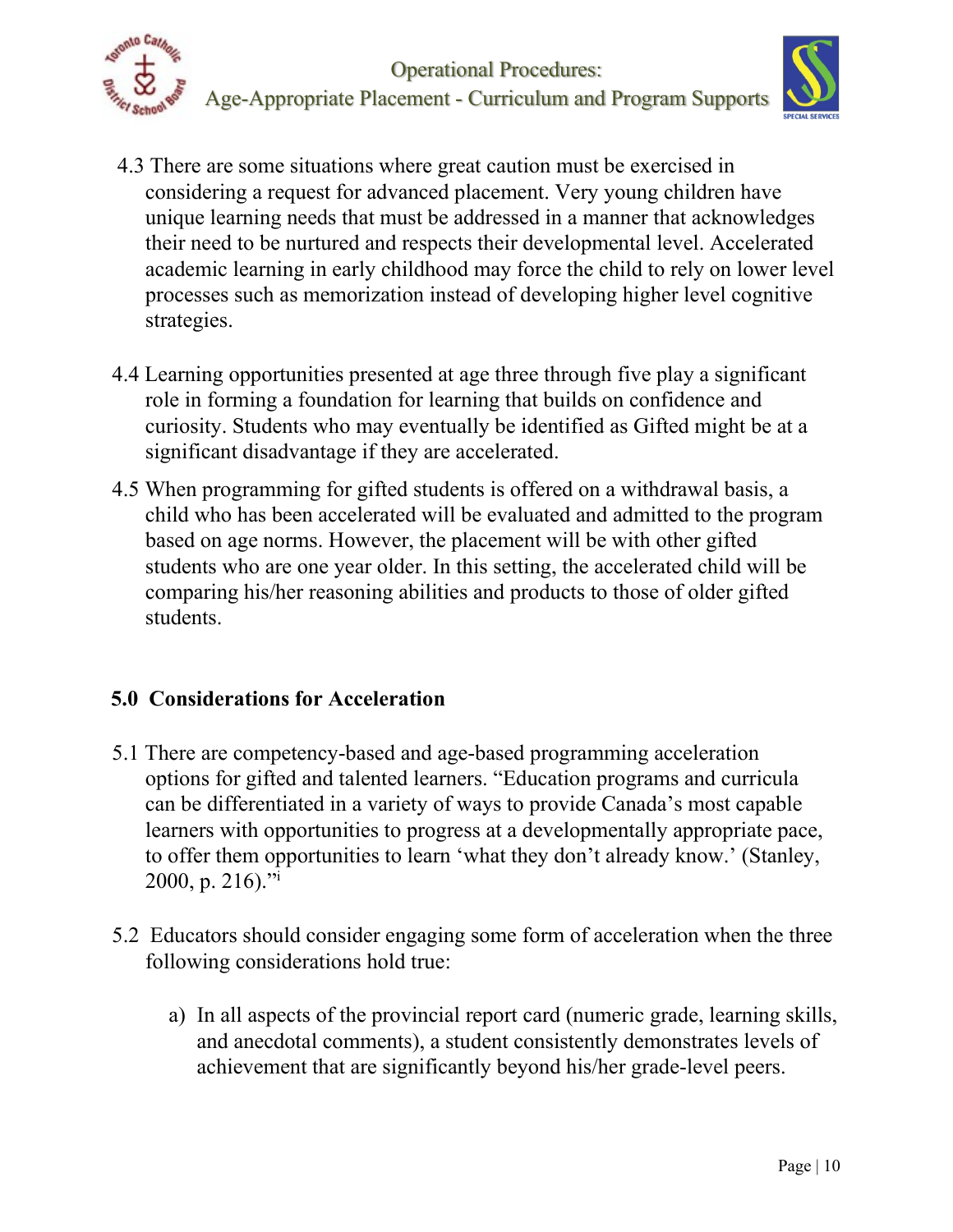



- b) Achievement assessed includes assignments done independently at home as well as those completed in the classroom.
- c) Social and emotional development is appropriate for the proposed grade level, and self-esteem is well developed.
- 5.3 Successful acceleration depends on comprehensive assessment, thoughtful decision-making involving all stakeholders, and flexible implementation that is carefully monitored. In these circumstances, educational acceleration appears to promote social development, reduces boredom, and enhances academic achievement and attitudes toward school.  $\mathbf{u}$
- 5.4 **Categories and forms curriculum delivery, enrichment, and acceleration** include the following which are either content-based or grade-based:

## a) Content-based:

- (i) Advanced Placement,
- (ii) concurrent enrolment,
- (iii) e-learning courses,
- (iv) credit by examination,
- (v) curriculum compacting,
- (vi) co-curricular programs,
- (vii) International Baccalaureate (IB) programs,
- (viii) mentoring,
- (ix) single-subject or subject-matter acceleration, and
- (x) dual credit.
- b) Grade-based:
	- (i) Combined classes,
	- (ii) continuous progress,
	- (iii) early admission to Kindergarten or Grade1,
	- (iv) early entrance to high school or post-secondary education,
	- (v) early graduation from secondary school,
	- (vi) grade-skipping (whole grade acceleration),
	- (vii) self-paced instruction,
	- (viii) telescoping curriculum.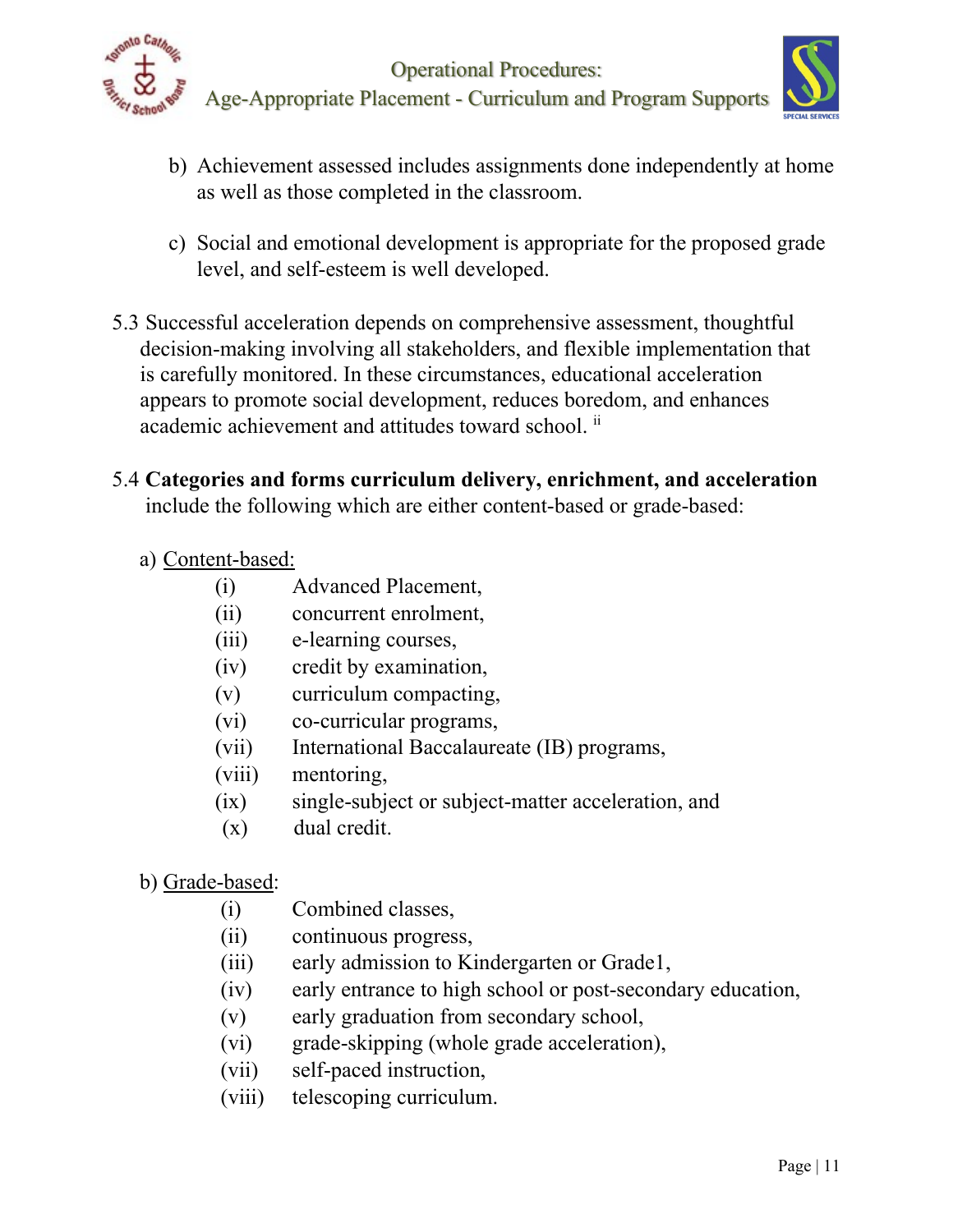



(See **Appendix 1** for a more detailed explanation of the categories above.**)**

- 5.5 Key questions to consider in order to determine if a student will benefit from grade-level acceleration according to the Ontario Psychological Association are the following:
	- a. Is there assessment evidence that the child able to master material at a rapid pace relative to age-mates?
	- b. Is there assessment evidence that the child understands concepts at a deeper level than classmates?
	- c. Does the child demonstrate the emotional maturity to handle the demands of an advanced grade?
	- d. Does the child demonstrate the social skills required to handle the demands of an advanced grade?
	- e. Are the parent, child, and teachers in agreement with an advanced grade placement?

It should be noted that only with a positive response to *all* of these questions should the child be considered for grade-level acceleration.

5.6 **Characteristics of Giftedness**iii are recognized by educators and outlined in the four categories below. However, it should be noted that no student is outstanding in all characteristics. The following list of characteristics is neither prescriptive or exhaustive:

Learning Characteristics

- Has unusually advanced vocabulary for age or grade level
- Has quick mastery and recall of factual information
- Reads a great deal on his or her own; usually prefers adult-level books; does not avoid difficult materials
- Reasons things out for him- or herself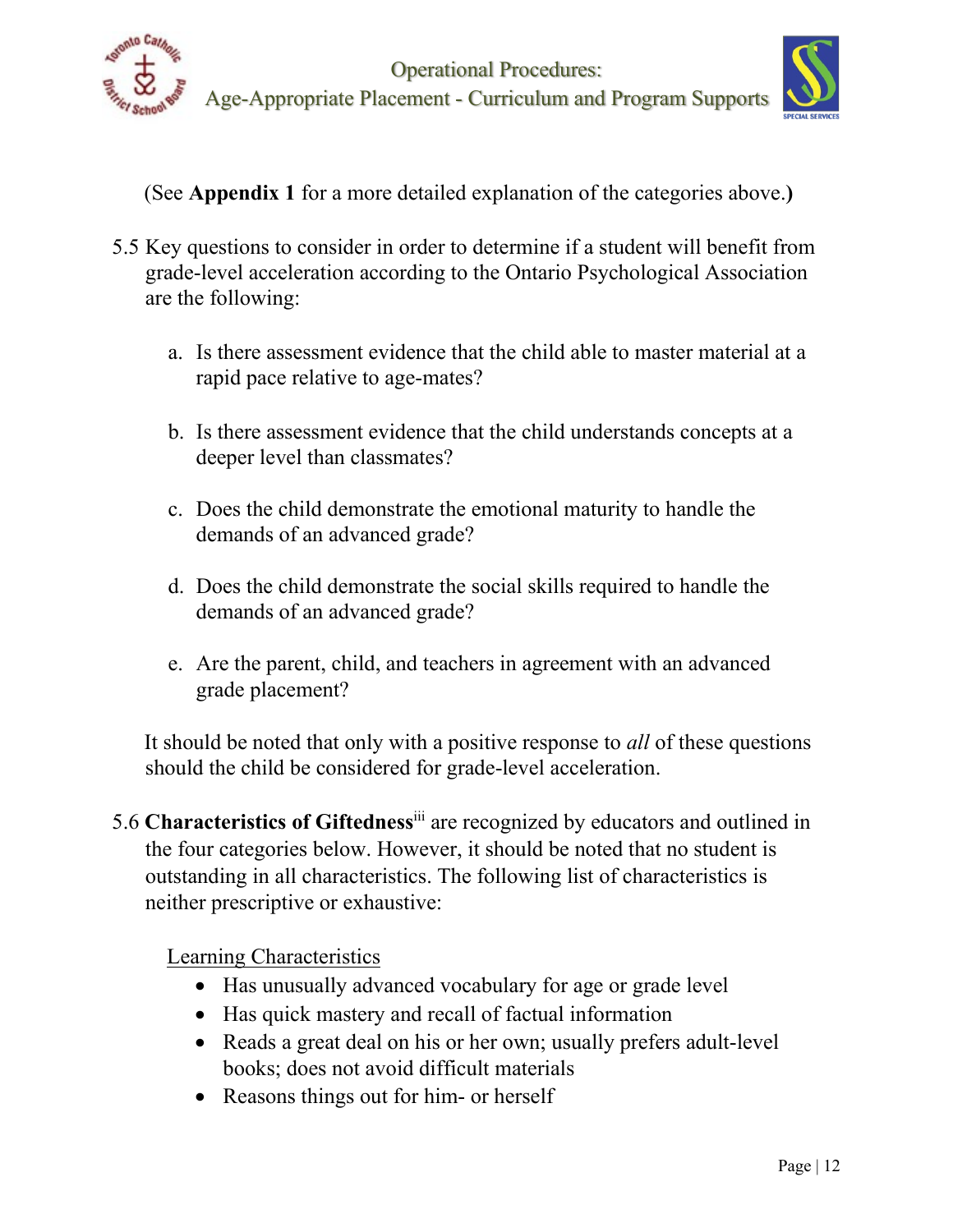

Operational Procedures: Age-Appropriate Placement - Curriculum and Program Supports



Motivational Characteristics

- Becomes easily absorbed with and truly involved in certain topics or problems
- Is easily bored with routine tasks
- Needs little external motivation to follow through in work that initially excited him or her
- Strives toward perfection; is self-critical; is not easily satisfied with his or her own speed and products
- Prefers to work independently; requires little direction from teachers
- Stubborn in his or her beliefs
- Concerned with right and wrong, good and bad

## Creativity Characteristics

- Constantly asking questions about anything and everything
- Often offers unusual, unique or clever responses
- Is uninhibited in expressions of opinion
- Is a high-risk taker; is adventurous and speculative
- Displays a keen sense of humor
- Shows emotional sensitivity
- Is nonconforming; accepts disorder; is not interested in details; is individualistic; does not fear being different
- Is unwilling to accept authoritarian pronouncements without critical examination

Leadership Characteristics

- Carries responsibility well
- Is self-confident with children his or her own age as well as adults
- Can express him- or herself well
- Adapts readily to new situations
- Generally directs the activity in which he or she is involved
- 5.7 Reach Ahead Opportunities for Elementary School Students: In certain circumstances, consideration may be given for reach-ahead opportunities for Grade 8 students seeking enrichment.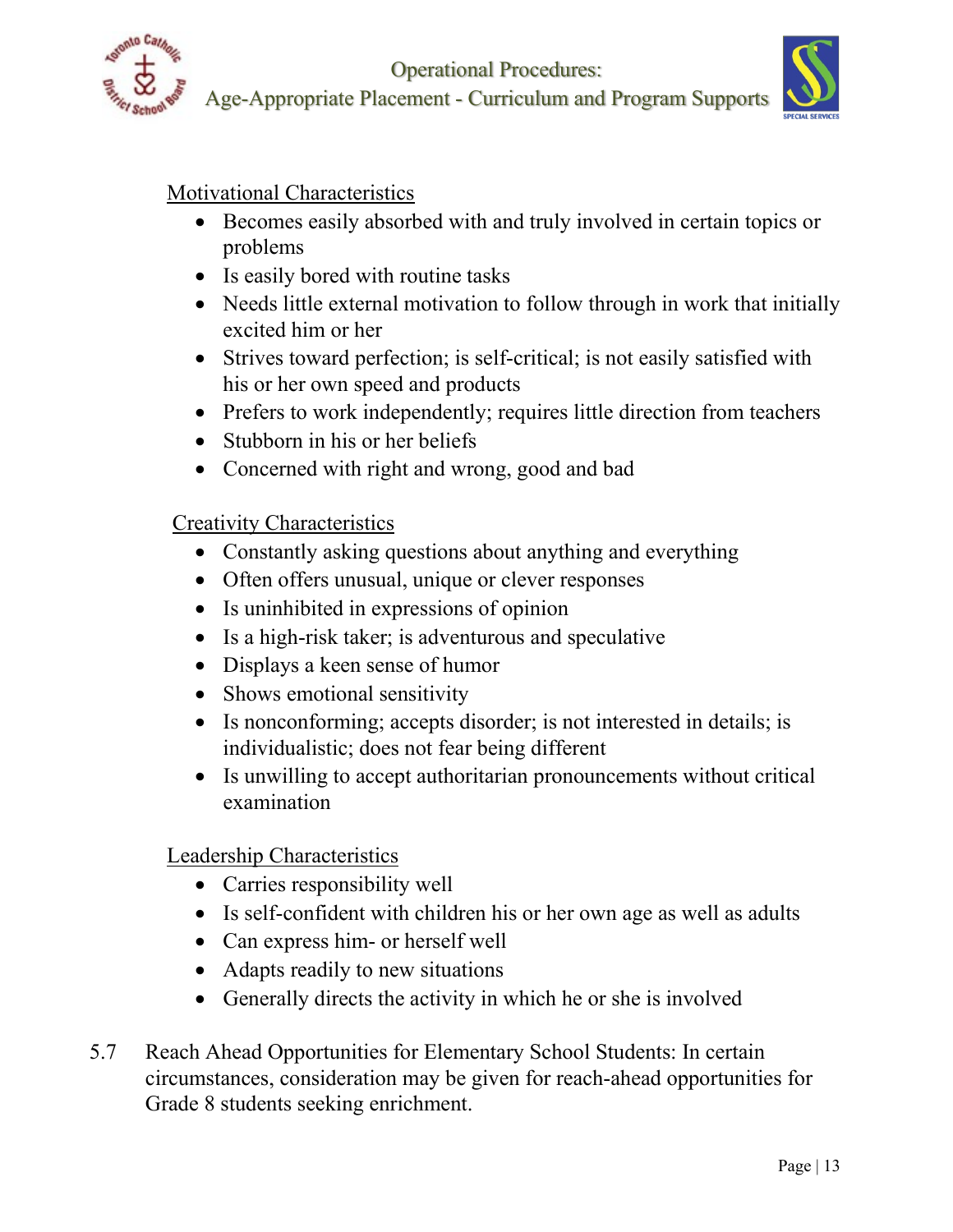

*"Under exceptional circumstances, an individual student in Gr. 8, with parental consent, may be given permission by the principal of a secondary school to 'reach ahead' to take secondary school courses, either during the school year or in the summer prior to entering Gr. 9. The principal of the elementary school and the principal of the secondary school will decide, on a case-by-case basis, whether 'reaching ahead' to take a secondary school course is in the best interests of the student. The principal of the secondary school will assume responsibility for evaluating the student's achievement and for granting and recording the credit." (Ontario Schools, Kindergarten to Grade 12, p.32, 2.5.2.1)* 

- 5.8 Individual Education Plan (IEP) Accommodations and Modifications: An IEP will be prepared for all students with an identification of Giftedness. The Principal of the home school will ensure that an IEP is completed within 30 school days after placement in the program or start of a new school year/semester. A review of the identification and placement will be determined annually.
- 5.9 Academic and Psycho-educational Assessments: Students with psychological assessments must meet TCDSB criteria for an identification of Giftedness. The assessment must include a measure of intellectual ability that is accepted by TCDSB.
- 5.10 Identification and Placement in a (Gifted) Special Education Program:

Step 1: The Otis-Lennon School Ability Test (OLSAT8) is administered to **all grade 4 students** as well as to students who are nominated in higher grades have not previously completed the OLSAT8 test.

Step 2: Successful candidates who meet the TCDSB criteria will be referred to an Identification, Placement and Review Committee (IPRC) for possible identification as an Exceptional student with Giftedness and placement in the Gifted Program. Parents are invited to attend this meeting and will obtain information as to the location of the program.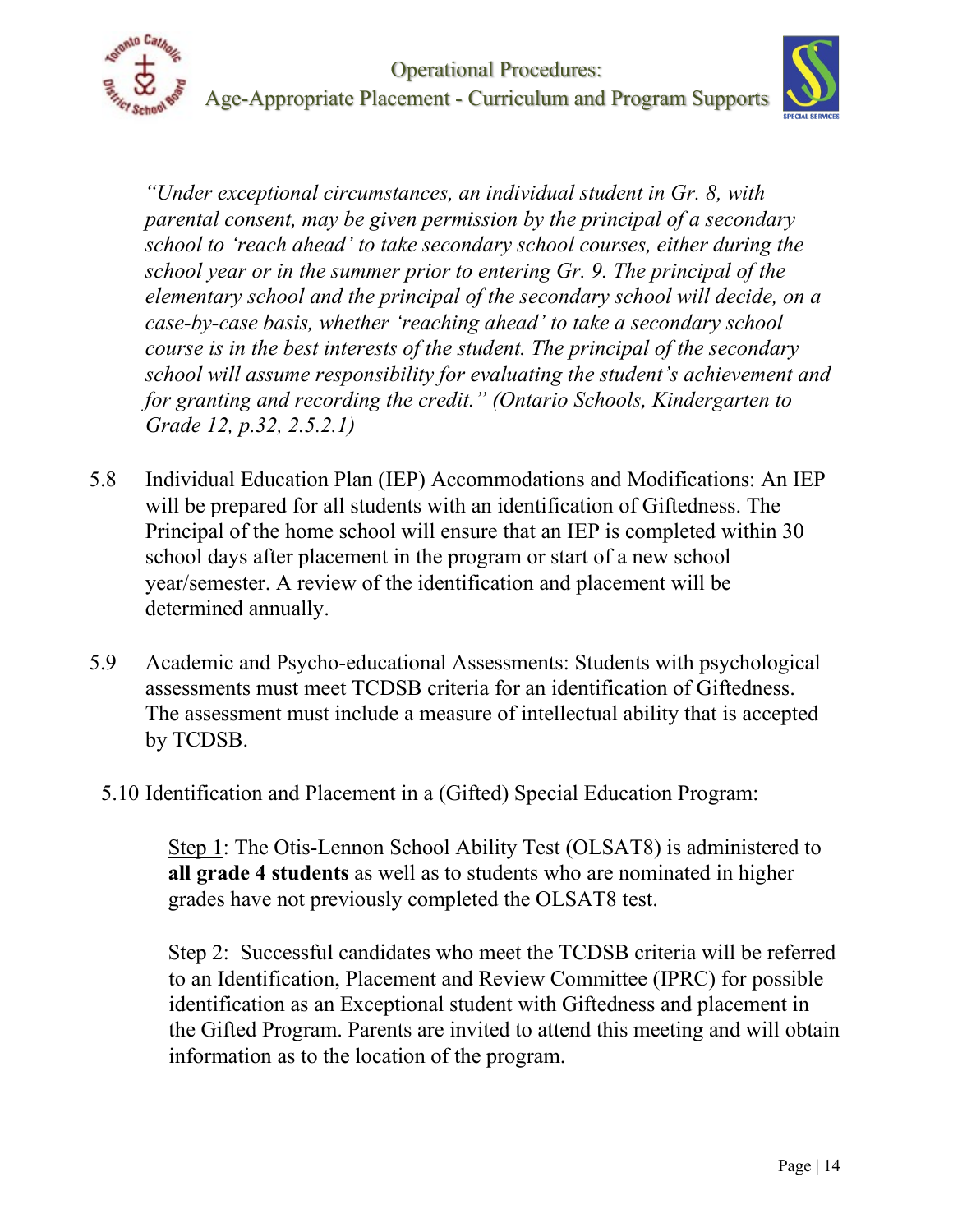



Gifted Programs: Elementary Gifted Intensive Support Programs (ISPs) take the form of *Withdrawal* or *Congregated* Settings in the TCDSB.

## Program Foci:

- To broaden the development of the intellectual, emotional, social, cultural, moral and spiritual potential of students
- To develop further creative thinking, collaboration, communication, critical thinking, problem solving, research, organizational and independence skills
- To provide students with opportunities to explore multiple perspectives, novel ideas, and to probe topics more deeply
- To engage students in independent and leadership learning opportunities
- To provide students with the opportunity to collaborate with likeminded peers

# **Is Grade-Level Acceleration an Appropriate Response?**

5.11 If a student is considered for acceleration, it would be only after all above options, included Gifted Intensive Support programming, have been considered, and it is deemed to be an essential response to promote a student's continued academic, social, and emotional growth.

In order to consider the grade-level acceleration of a student, it is recommended that the student have been placed in a TCDSB school for a minimum of one full school (reporting) year.

# **6.0 Considerations for Promotion (Grade 8 to Grade 9)**

*(Ontario Schools K-12 Policy and Program Requirements, 2016, p.31)* 

6.1 Students without an IEP who have successfully completed the Grade 8 curriculum expectations will be promoted from elementary school and placed in a secondary school.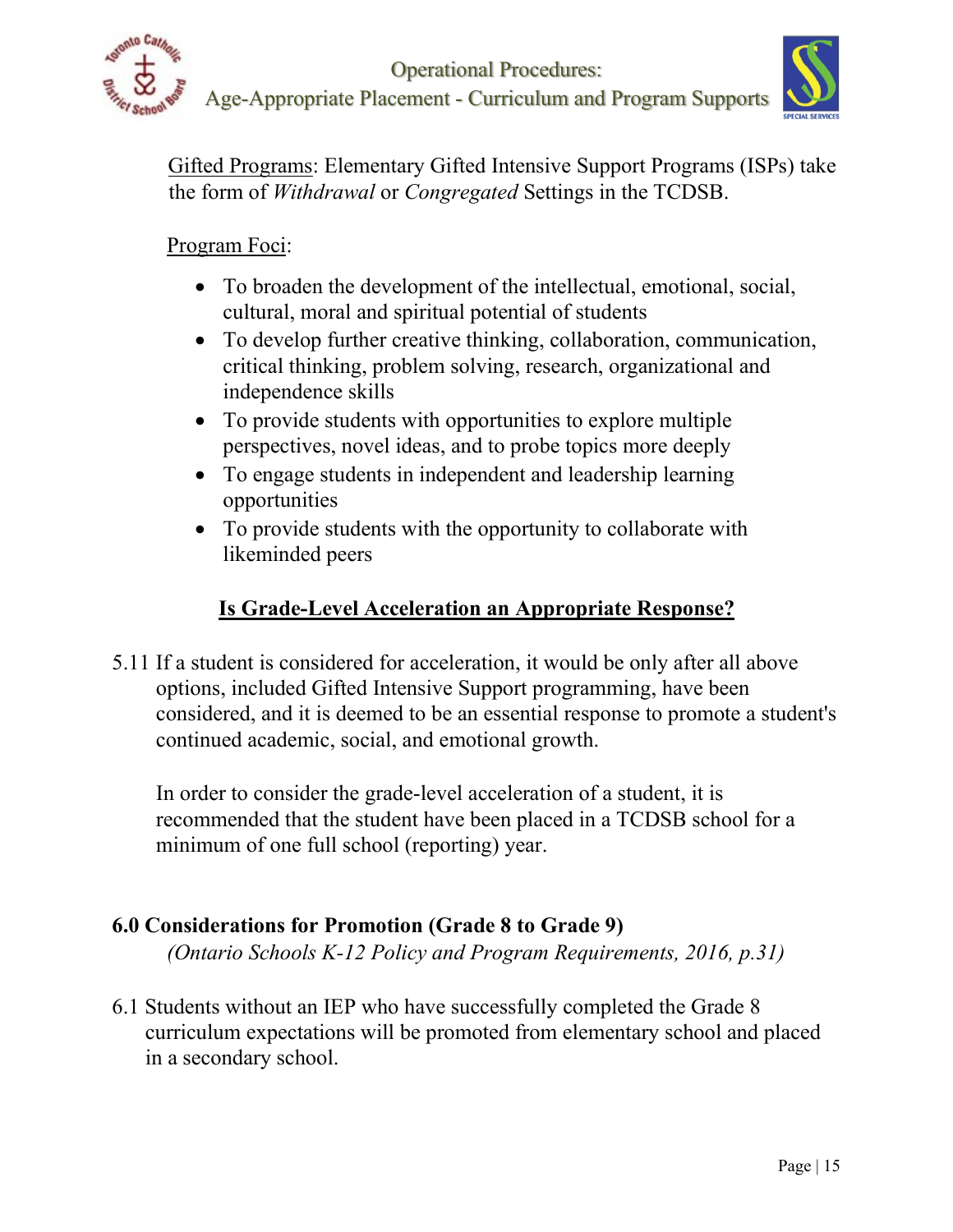



- 6.2 Students with an Individual Education Plan (IEP):
	- 1. All students who have achieved the grade-level expectations will be promoted.
		- a) Students who require program accommodations and/or modifications will have an IEP. If a student is not successfully demonstrating achievement of goals/expectations outlined in his/her IEP, the goals/expectations might need to be updated.
		- b) Students with an IEP should not be considered to be at risk of promotion. If the learning expectations outlined in the IEP are appropriate for the student's level of instruction, the provincial report card promotion status should indicate that the student is "*progressing well towards promotion."*
		- c) Kindergarten students should not be considered for retention given their age and early educational development. Alternatively, kindergarten students with Special Education needs should be given every opportunity to advance with their peers in order to support their academic achievement and social-emotional development.
	- 2. Students with an IEP who are working on modified Gr. 8 expectations will be reviewed at the Gr. 8 Transition planning meeting and/or the IPRC Annual Review meeting (as appropriate). In consultation with the appropriate school-based and board-level staff and parent, a decision will be made regarding placement into an appropriate secondary school program.

# 6.3 English Language Learners (ELLs)  *(Ontario Schools K-12 Policy and Program Requirements, 2016, p.35-36)*

English Language Learners should be placed in an age-appropriate grade level rather than a lower grade based on their level of language acquisition and/or academic functioning.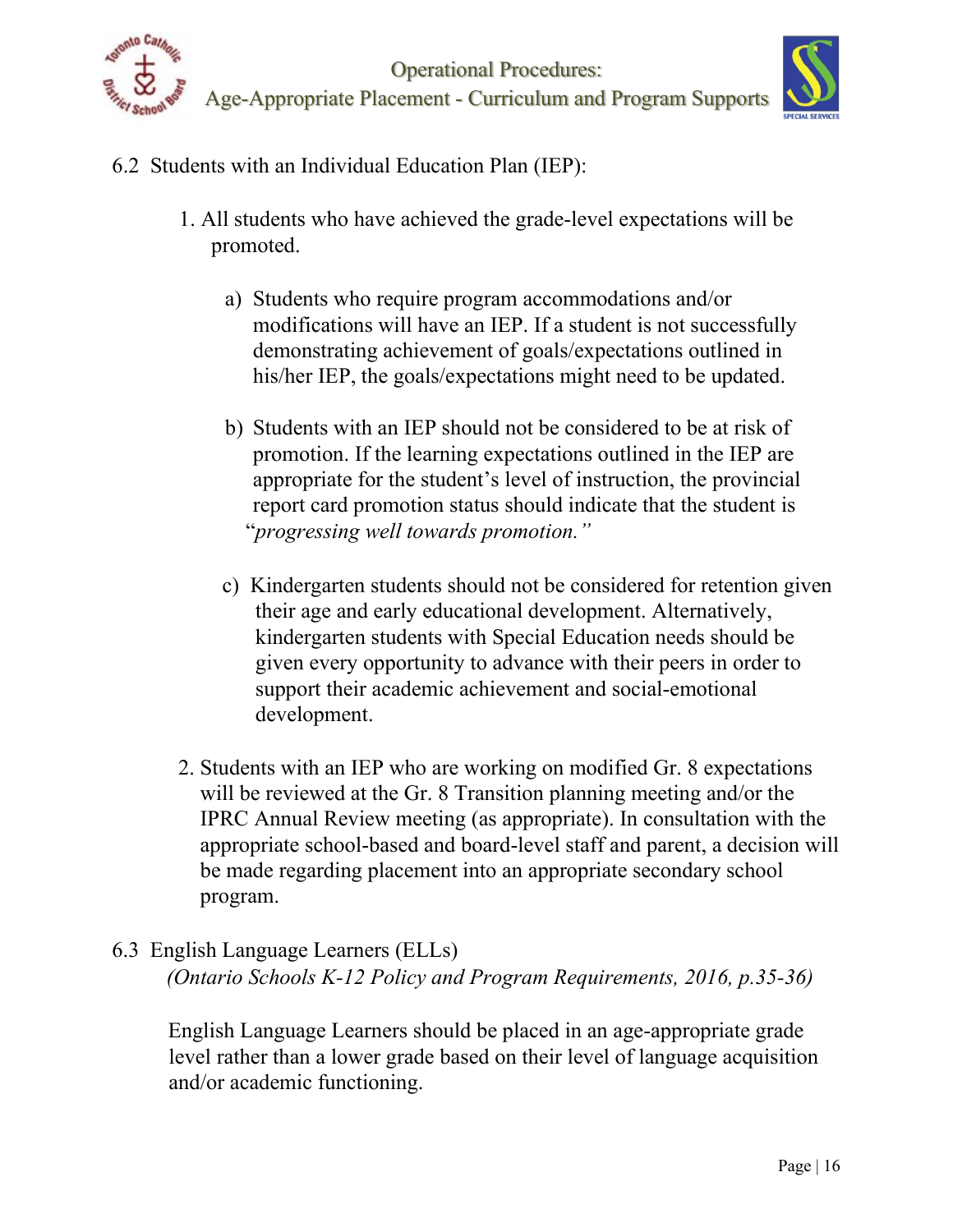

Operational Procedures: Age-Appropriate Placement - Curriculum and Program Supports



ELLs will require variable lengths of time and levels of support in ESL/ELD programs to acquire the English language skills necessary for integration into non-ESL/ELD programs.

Ongoing monitoring and assessment of student progress and a flexible approach are needed in order to ensure that ESL/ELD programming and/or monitoring continue to be appropriate for them.

## Is Grade-Level Retention an Appropriate Response?

# **7.0 Considerations for Retention**

7.1 If a student is considered for grade-level retention, it would be only after all programming options, including Intensive Support Programs (ISP), have been considered, and it is deemed to be an essential response to enhance a student's continued academic, social, and emotional growth.

 In order to consider the grade-level retention of a student, it is recommended that the student have been placed in a TCDSB school for a minimum of one full school (reporting) year.

# **8.0 Roles and Responsibilities**

# 1. Principal:

- Is responsible for the management of the school premises, curriculum leadership of staff providing educational programs, and the safety and well-being of all staff/students;
- Is responsible for the promotion, transfer, acceleration, or retention of students;
- Co-ordinates the Case Conference or SBSLT process with all school and/or board-level staff, parent, and student (as appropriate);
- Provides professional learning opportunities for all school staff regarding the abilities and needs of the spectrum of learners within the school community.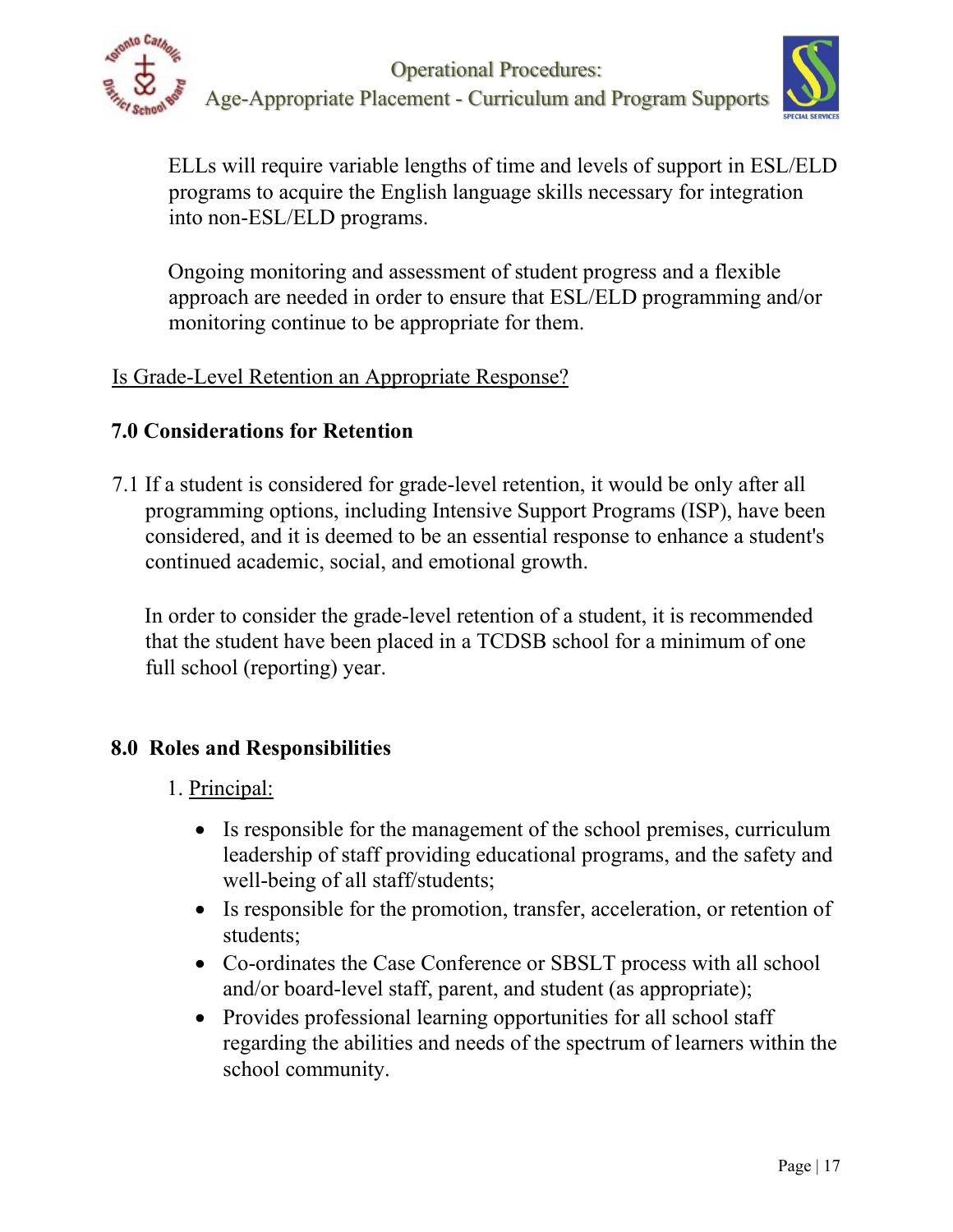

Operational Procedures:



Age-Appropriate Placement - Curriculum and Program Supports

# 2. Superintendent:

- Reviews with the principal any parental requests received for grade level acceleration or retention;
- Collaborates with the principal and/or parent regarding unresolved recommendations for grade-level placement for the following school year;
- In consultation with the Superintendent of Special Services, collects and maintains yearly data pertaining to parent requests for student grade-level acceleration/retention, and students who have been accelerated or retained.

# 3. Classroom Teacher:

- Engages UDL and DI instructional approaches that engage high-yield strategies, and promote inquiry-based learning and student engagement in the age-appropriate grade-level;
- Engages students in a collaborative teaching-learning process;
- Creates learning profiles for their class(es) as well as individual student profiles in order to identify a baseline of student achievement and to identify any students at risk or otherwise in need of increased challenges. (See *Learning for All, 2013, p. 39 – Process for Developing a Class Profile; and p. 48 – Process for Developing an Individual Student Profile.*);
- Consults with parents on an ongoing basis;
- Engages the Tiered Approach to the identification of and intervention for academic and social-emotional needs, informing the principal about any academic and/or social-emotional developmental concerns; and
- Consults with the school team as needed regarding student achievement.
- 4. Special Education Teacher
	- Creates in a timely manner an IEP as required for students who have been identified as exceptional by an IPRC;
	- May create an IEP for students not identified as exceptional by an IPRC but who might have Special Education needs;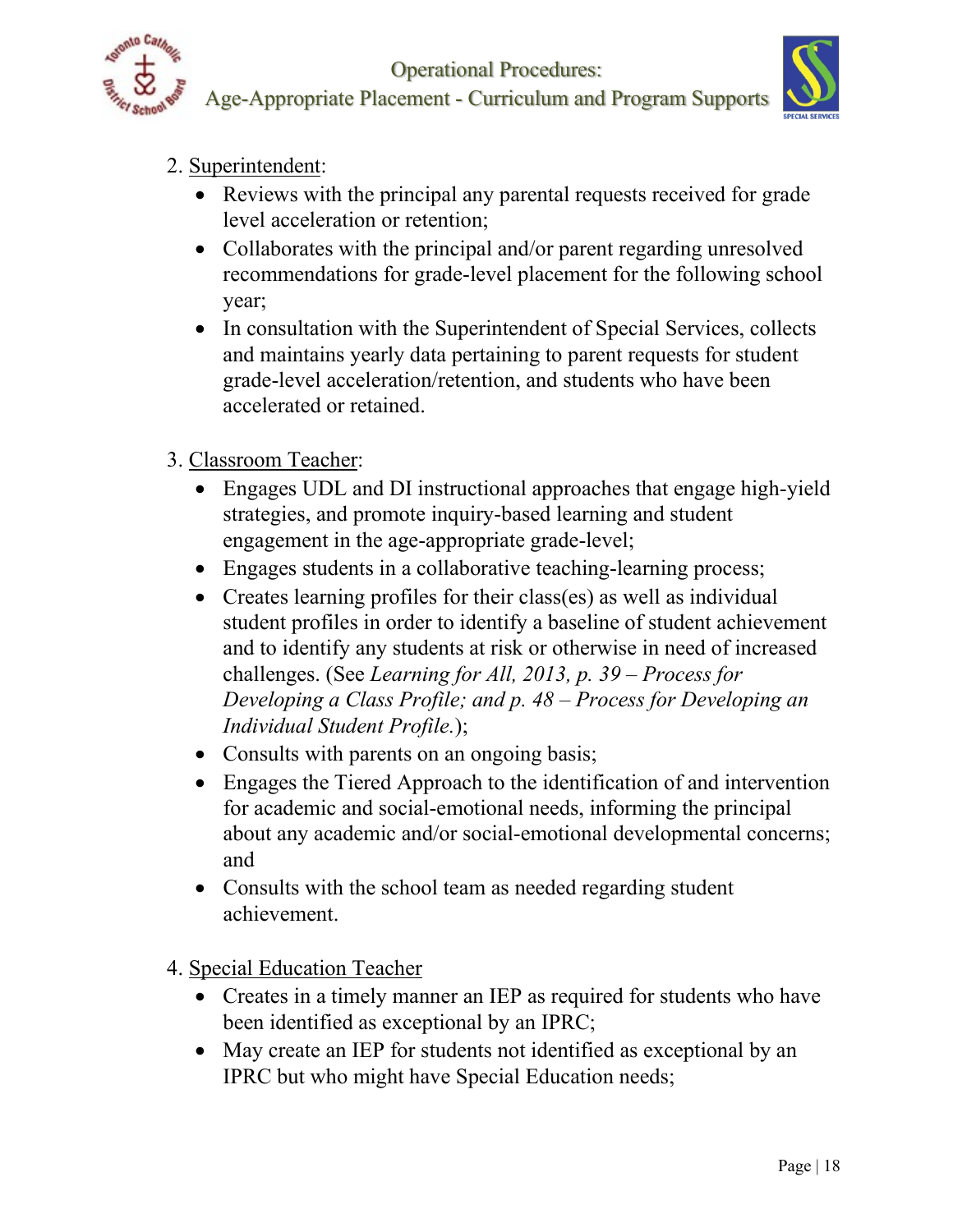

Age-Appropriate Placement - Curriculum and Program Supports



- Monitors the implementation and update of IEPs for students with Special Education needs and;
- Advocates for students with special education needs.
- 5. Guidance Teacher
	- Assists students with course selections (secondary) and pathways planning (elementary/secondary);
	- Advocates for all students, but in particular students not otherwise supported by Special Education or English as a Second Language (ESL) resource teachers.
- 6. Student:
	- Accepts his/her responsibility for engaging with all aspects of the curriculum including active participation with in-class teaching/learning as well as independent completion of homework and assignments.
	- Seeks assistance (as developmentally appropriate) when requiring remediation and/or deeper learning opportunities; and
	- Actively participates in all aspects of pathways planning.
- 7. Parent:
	- Works closely with their child/ren to promote their own interest and engagement with subjects being studied, and helps them self-advocate for their learning needs;
	- Consults with teachers/administrators regarding their child's achievement; and
	- Engages in the consultation process for the purpose of considering and implementing, if appropriate, their request for grade-level acceleration or retention.

# Receiving a Request for Grade-level Acceleration or Retention

8.1 On receipt of a parental request for grade-level acceleration or grade-level retention, the school principal shall proceed with the following steps: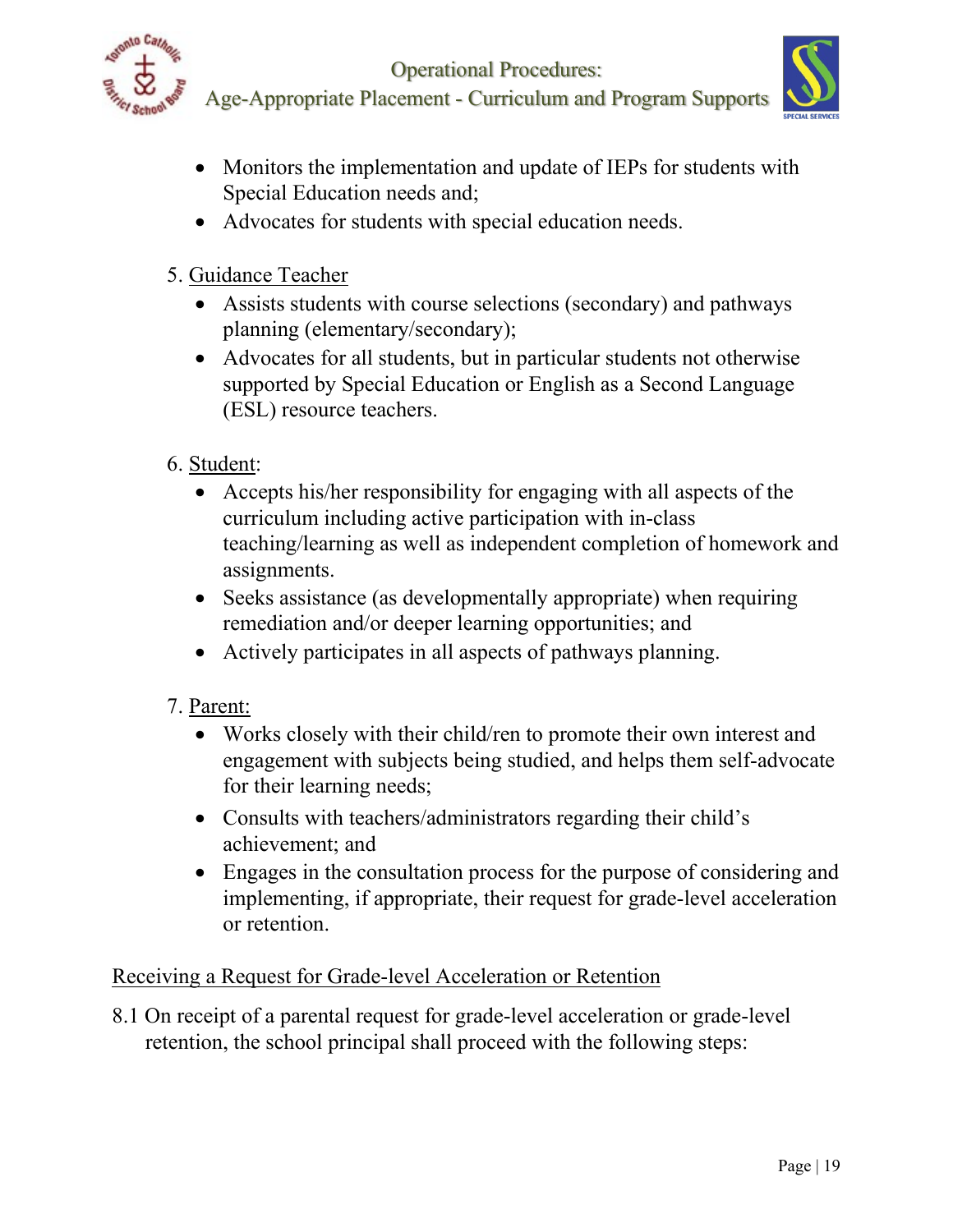



- a) Request any additional information or clarification that is necessary to assess the request for these forms of accommodation.
- b) Inform and consult with the Superintendent of Schools and Superintendent of Special Services about the request.
- c) Organize a review of the request by the Case Conference Team or School Based Support Learning Team (SBSLT), as appropriate. Every effort will be made to review the documentation and schedule a meeting in a reasonable timeframe. A meeting with the Case Conference Team or SBSLT can include the parent along with the appropriate school/board interdisciplinary team members that may include: principal, Assessment and Programming Teacher (APT)/Programming and Assessment Teacher (PAT), current teacher(s) of the student, Psychology and/or Social Work and/or Speech-Language Pathologist;
- d) Consider the request on an individual basis giving consideration to all relevant factors;
- e) Communicate the Board's determination with respect to the request for grade-level acceleration or grade-level retention to the parent in writing.
- 8.2 Each request for grade-level acceleration or grade-level retention will be addressed on an individual basis giving consideration to all relevant factors, including but not limited to:
	- a) the individual learning strengths and needs of the student, the student's IEP goals, safety plan, behaviour plan and/or student's medical Plan of Care (if any);
	- b) supporting documents such as psychological assessments, occupational or physical therapy assessments, functional behaviour assessments, or other relevant supporting documents;
	- c) evidence of how grade-level acceleration or retention might provide accommodation for a demonstrated ability/disability-related learning need;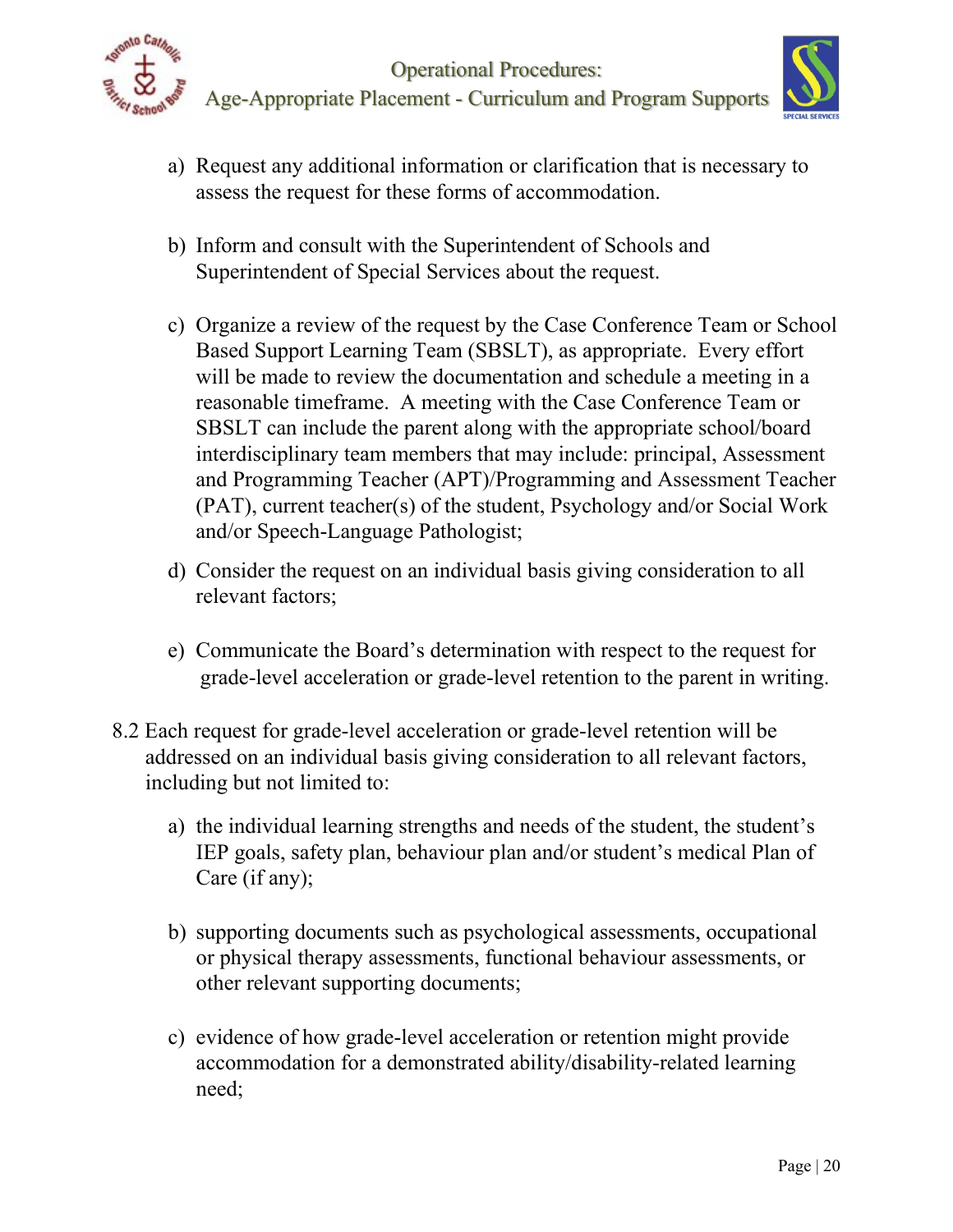



- d) the impact of the accommodation on the student's dignity, integration, and independence;
- e) other accommodations available and whether one or more alternative accommodations can meet the needs of the student; and
- f) approval for grade-level acceleration or retention shall not occur more than once during elementary school.
- 8.3 The process of accommodation shall respect the student's right to privacy.
- 8.4 The school principal shall be responsible for communication with the parent with respect to the accommodation process, and where approved, the implementation and management of the accommodation.

## 8.5 Implementing the Accommodation

Where the request is granted, the school principal, in consultation with the Case Conference Team or SBSLT, will do the following:

- a) consider any necessary change in routine and procedures, as well as any programming changes that might be required;
- b) forward the following letters as appropriate:
	- i) Decision Letter Approving Grade-Level Acceleration/Retention, or
	- ii) Decision Letter Declining Grade-Level Acceleration/Retention.
- c) make changes to the student's IEP goals to document the type of support the accommodation will provide for the student;

The accommodation may be provided on an interim trial basis, in which case the indicators of success or lack of success for this form of accommodation will be identified before the trial period begins.

8.6 TCDSB will make best efforts to implement the accommodation within a reasonable timeframe.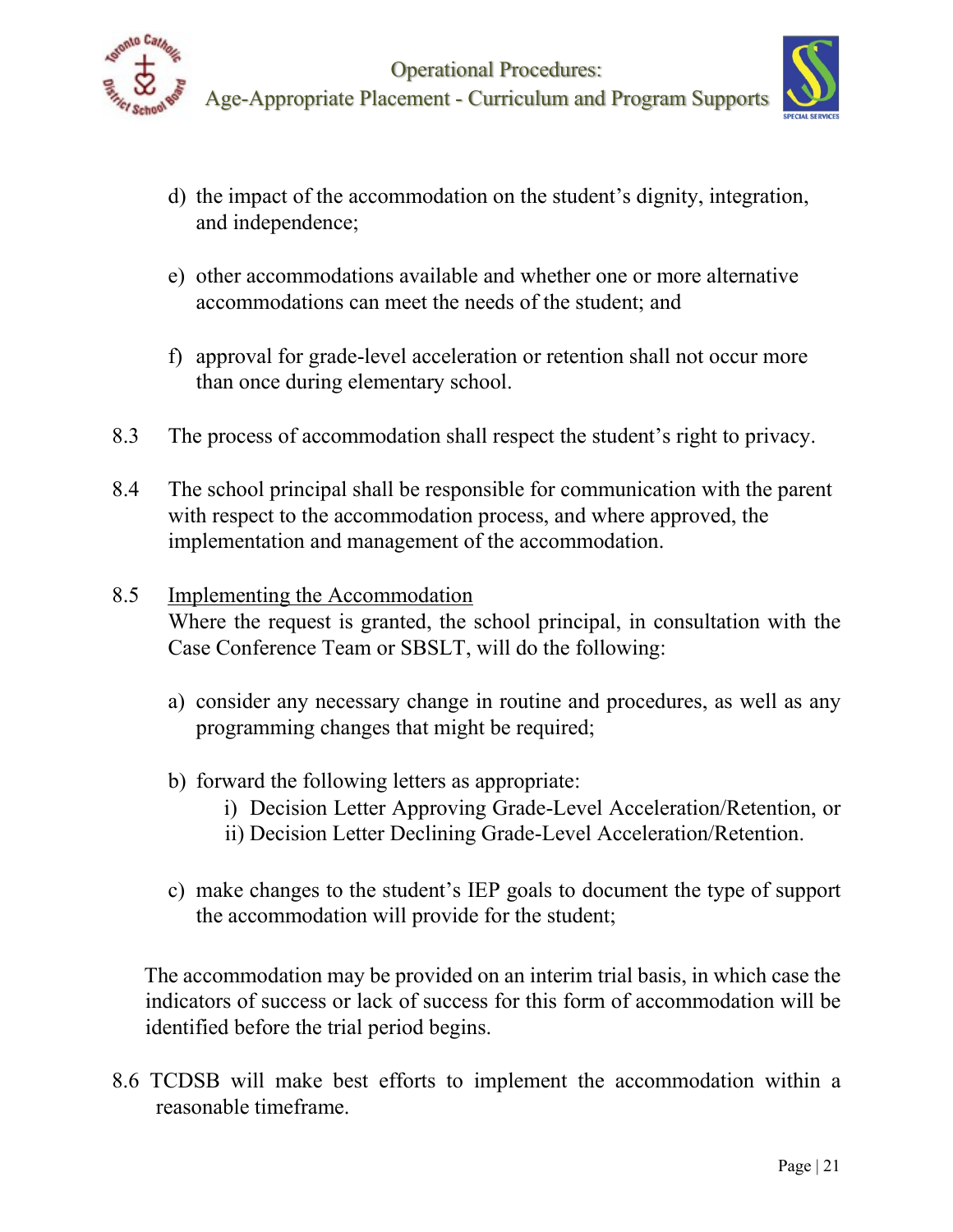



## 8.7 Continuous Assessment

A review of the effectiveness of the grade-level retention or acceleration in supporting the student's learning goals shall be undertaken as part of each review of the student's IEP and as otherwise deemed necessary by the Principal.

- 8.8 Approval may be revoked at any time by the principal if:
	- a) there are any concerns about academic performance or social-emotional well-being of the student;
	- b) there has been a change to the student's circumstances or ability/disability related needs, which had supported the original approval; and
	- c) the TCDSB in its discretion determines that the accommodation is not effective for the student's demonstrated ability/disability-related learning needs.
- 8.9 In all cases, however, the TCDSB will comply with its duty to accommodate under the *Education Act* and the *Human Rights Code.*

## **9.0 Records**

- **9.1** A copy of the decision approving or declining the accommodation request, as well as any other relevant documents supporting the accommodation, shall be retained in the student's Ontario Student Record (OSR).
- **9.2** The TCDSB shall be required to collect, use and disclose the personal information of the student in order to fulfill the accommodation process. Efforts should be made to limit the personal information to only that which is necessary.
- **9.3** The TCDSB will collect the following information regarding the implementation of the policy and procedure pertaining to grade-level acceleration and retention: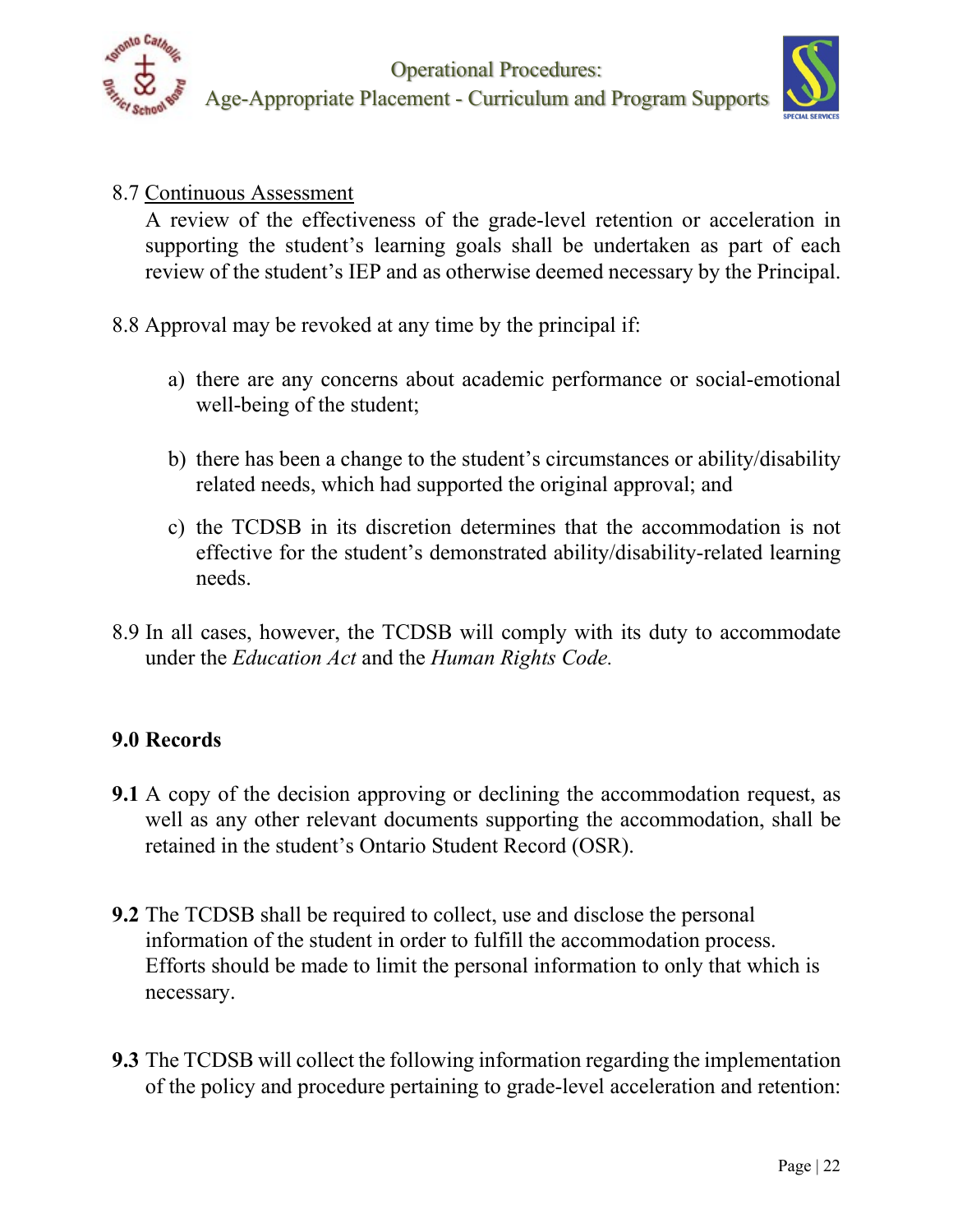

- 
- a. Total number of requests for students to be grade-level accelerated or retained;
	- i. Whether requests are for elementary or secondary school students;
	- ii. The student's grade; and
- b. The number of requests approved and denied;
	- i. If denied, the rationale for the decision, including a description of other supports and/or services provided to the student to support their access to the Ontario Curriculum.

# **10.0 Appendices**

| <b>Appendix 1:</b> Categories and Forms of Acceleration                              |
|--------------------------------------------------------------------------------------|
| <b>Appendix 2:</b> Application for Grade-level Acceleration/Retention                |
| <b>Appendix 3:</b> Principal's Checklist for Consideration of Acceleration/Retention |

# **Endnotes**

<sup>i</sup> Kanevski, Lannie, *A Survey of Educational Acceleration Practices in Canada, in*  Canadian Journal of Education, 34, 3 (2011), p.155.

iiKanevsky, p.157

iii Adapted from: [http://www.us.mensa.org/learn/gifted-youth/insights-into](http://www.us.mensa.org/learn/gifted-youth/insights-into-gifted-youth/gifted-characteristics/)[giftedyouth/gifted-characteristics/](http://www.us.mensa.org/learn/gifted-youth/insights-into-gifted-youth/gifted-characteristics/)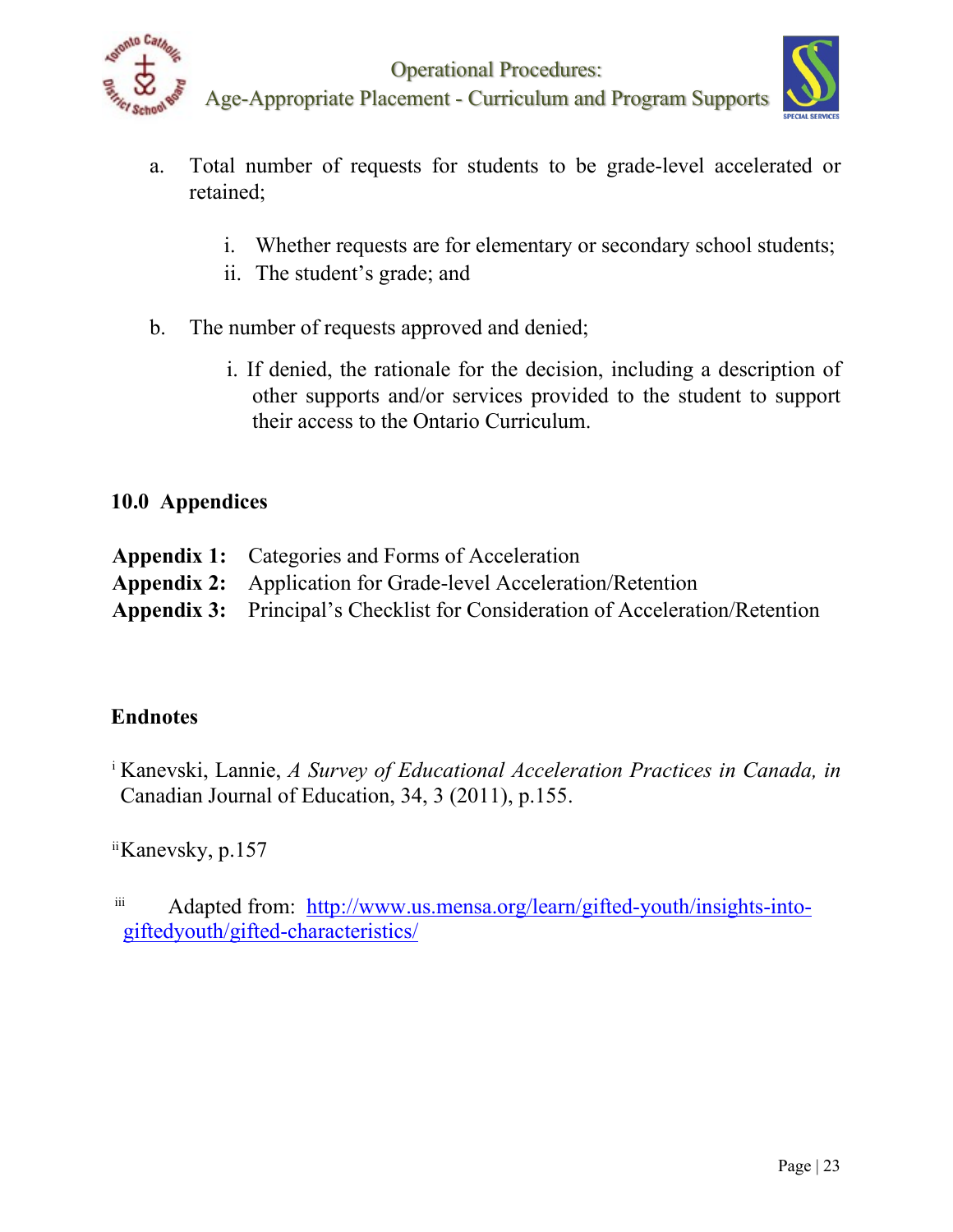

### **Categories and Forms of Acceleration**



## **Content Based**

**Advanced Placement (AP):** The student takes a course (traditionally in high school) that results in postsecondary credit upon completion of a standardized AP examination with a score acceptable to the college or university.

**Concurrent or Dual Enrolment:** The student is enrolled in one level but takes a course or courses at a higher level. Examples include taking calculus at the university level and receiving university credit for it upon successful completion while still enrolled in high school, or taking a high school course in chemistry while still enrolled in junior high school.

**Correspondence Courses:** A student enrolls in advanced coursework outside of normal school instruction. Instruction may be delivered by mail, internet, television and/or other media.

**Credit by Examination:** The student is awarded advanced standing (e.g., high school or college) by successfully completing some form of mastery test or activity. This is also known as "course challenge" or "testing out."

**Curriculum Compacting:** Based on high levels of mastery demonstrated on a preassessment, the amounts of introductory activities, drill, and practice are reduced for one or more students in a class. The time gained may be used for more advanced content instruction or to participate in enrichment activities. Curriculum compacting does not necessarily result in advanced grade placement.

**Extracurricular Programs:** A student enrolls in coursework after school, on weekends, or in summer programs that offer advanced instruction and/or credit.

**International Baccalaureate Programs:** Students complete advanced interdisciplinary curriculum prescribed by the International Baccalaureate organization. At the end of high school, students take an international examination and may receive advanced standing in their postsecondary studies.

**Mentoring:** A student is paired with a mentor or expert tutor who provides advanced or more rapidly paced instruction.

**Subject Matter, Single Subject, or Partial Acceleration:** A student is placed in classes with older peers for a part of the day or works with materials from higher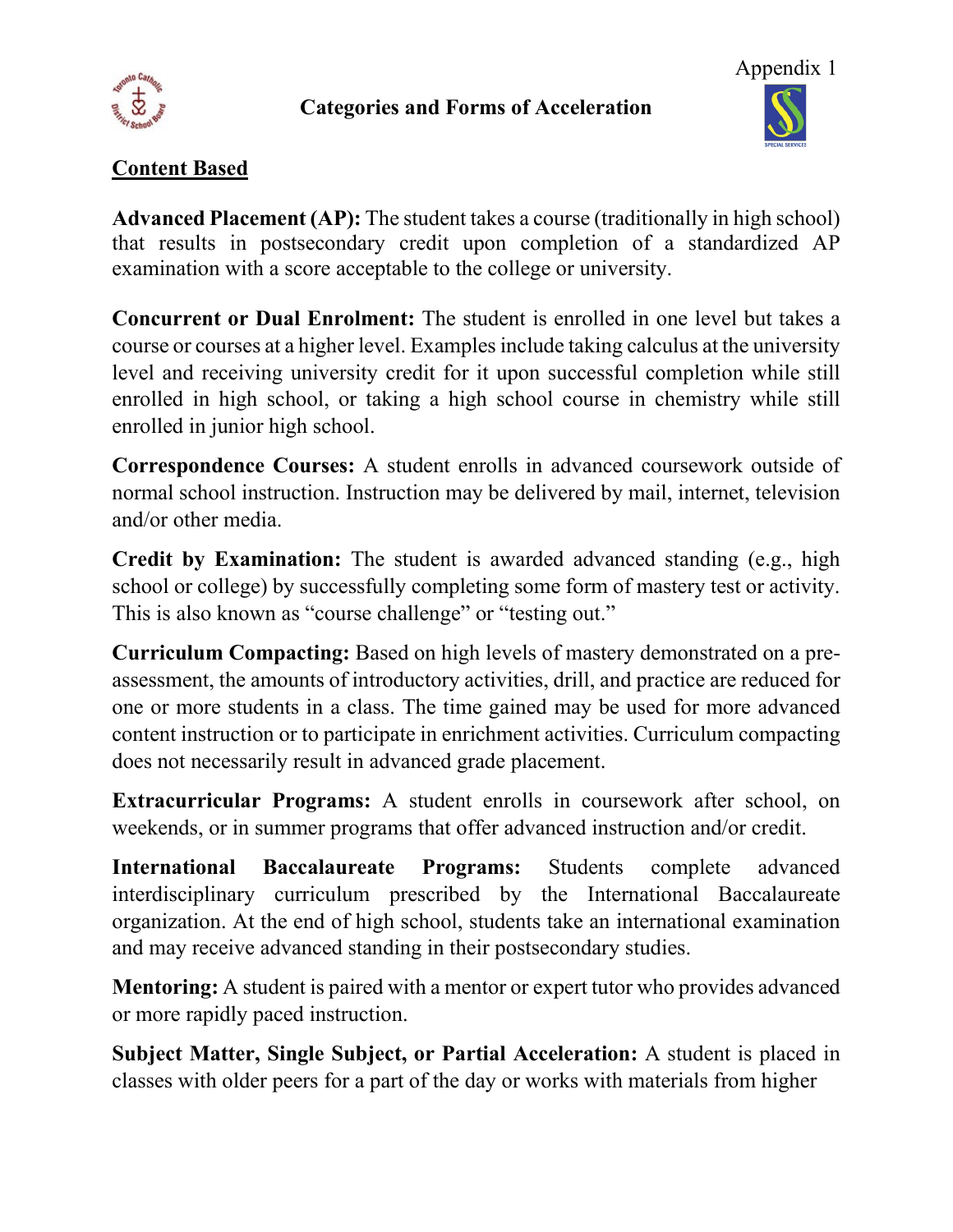

## **Categories and Forms of Acceleration**



grade placements in one or more content areas. Subject-matter acceleration may also take place outside of the general instructional schedule (e.g., summer school or after school) or by using higher level instructional activities on a continuous progress basis without leaving the placement with chronological-age peers.

**Dual Credit**: Dual credit programs are ministry-approved programs that allow students, while they are still in secondary school, to take college or apprenticeship courses that count towards both the Ontario Secondary School Diploma (OSSD) and a postsecondary certificate, diploma, degree or a Certificate of Apprenticeship. Students may earn credits towards their secondary school diploma through courses delivered entirely or partially by publicly funded colleges in Ontario that are participating in a ministry-approved dual credit program. Students may earn up to four optional credits through college-delivered courses. *[\(http://www.edu.gov.on.ca/morestudentsuccess/DualCreditFS.pdf\)](http://www.edu.gov.on.ca/morestudentsuccess/DualCreditFS.pdf)*

# **Grade Based**

**Combined classes:** Students in two or more consecutive grades are enrolled in one class (such as a dual-grade combined class). This is a form of acceleration when it is done intentionally to allow younger students to interact academically and socially with older peers. It may or may not result in an advanced grade placement later.

**Continuous progress:** A student is given content progressively as prior content is mastered. The practice is accelerative when the student's progress exceeds the performance of chronological peers in rate and level.

**Early entrance to Grade 1:** Students either skip kindergarten or accelerate from kindergarten into Grade 1 during what would be the student's first year of school.

**Early admission to kindergarten:** Students enter kindergarten prior to achieving the minimum age for school entry as set by the provincial ministry of education.

**Early entrance to middle school, high school, or college/university:** A student is advanced to the next level of a subject or schooling at least one year ahead of chronological-age peers at the end of elementary, middle, junior, or senior secondary school. This may involve dual enrolment and/or credit by examination.

**Early graduation from high school:** A student graduates from a 4-year high school program in 3½ years or less. Generally, this is accomplished by increasing the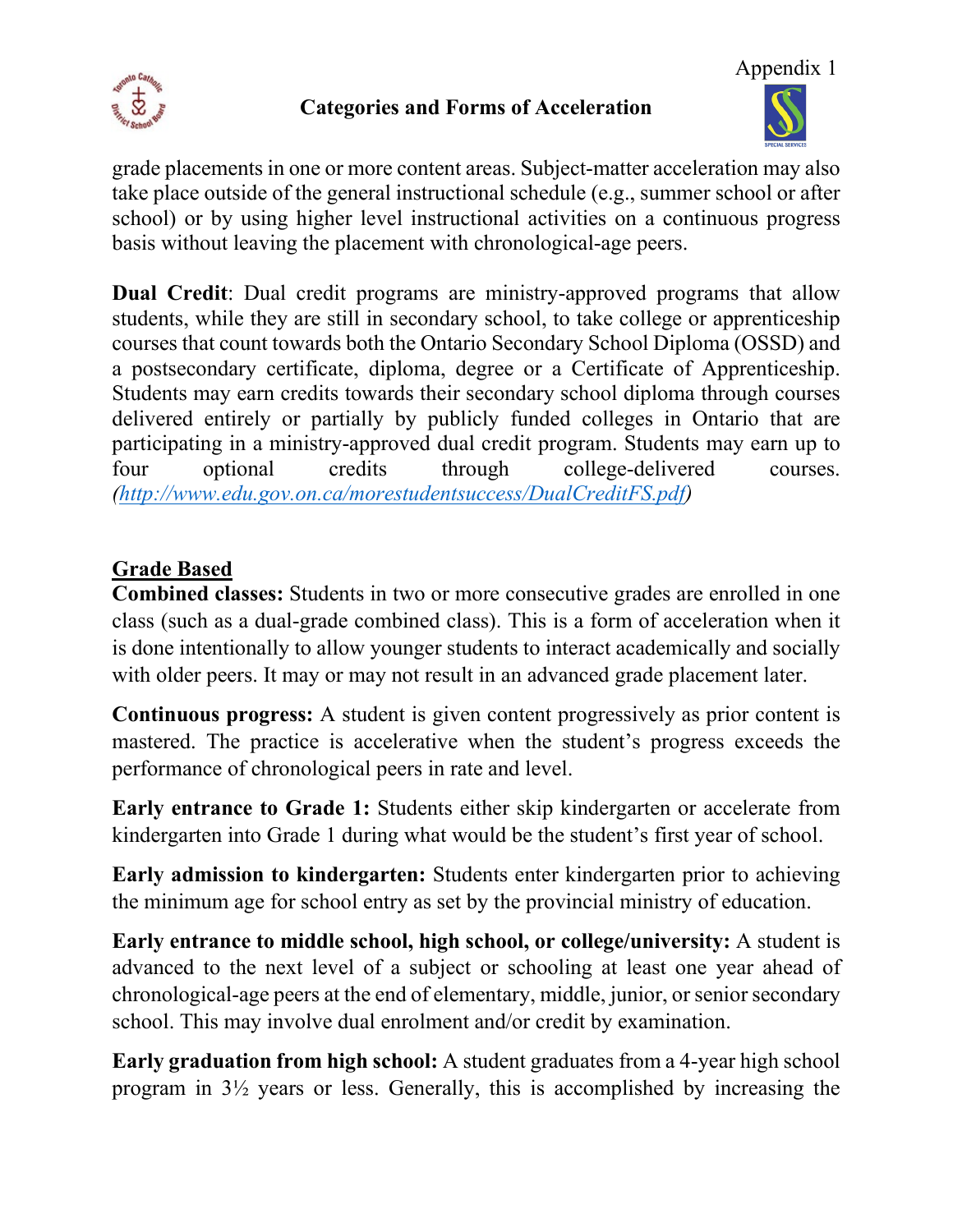

## **Categories and Forms of Acceleration**



amount of coursework taken each year in high school, but it may also be accomplished through concurrent or dual enrolment in college or university, or through extracurricular or correspondence coursework.

**Grade skipping:** A student is considered to have skipped one or more grades if he or she is given a grade-level placement ahead of chronological-age peers at anytime during the year.

**Self-paced instruction:** The student has control over pacing decisions. Self-paced instruction is a subtype of continuous progress.

**Telescoped curriculum:** A student is provided instruction in less time than is normal (e.g., completing a one-year course in one semester, or three years of middle school in two). Telescoping differs from curriculum compacting in two ways: it is planned to fit a precise time schedule and it always results in advanced grade placement.

 $\_$  , and the set of the set of the set of the set of the set of the set of the set of the set of the set of the set of the set of the set of the set of the set of the set of the set of the set of the set of the set of th 1. Based on Southern & Jones (2004) and reprinted from Kanevsky, L. (2011a). *A survey of educational acceleration practices in Canada*, Canadian Journal of Education, 34(3), 179–180.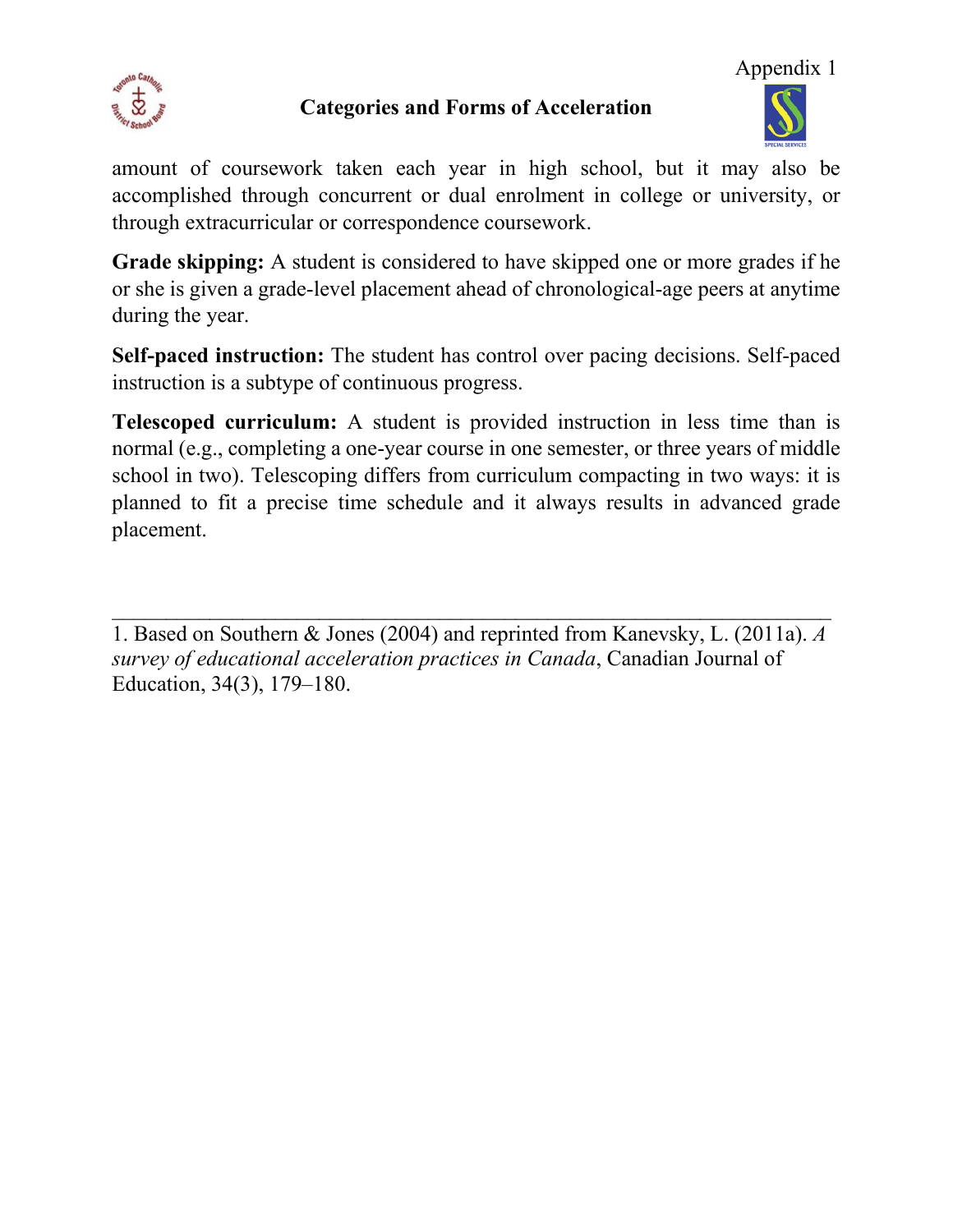

**Request for a Consideration of** 



### **Grade-Level Acceleration or Retention**

| Name of Student:                  | Date of Birth:  |  |
|-----------------------------------|-----------------|--|
| Address:                          |                 |  |
| School:                           | Grade:          |  |
| Name of $Parent(s)/Guardian(s)$ : |                 |  |
| Home Telephone:                   | Work Telephone: |  |

| I/We request that permission be granted for                                                                                 | to be |
|-----------------------------------------------------------------------------------------------------------------------------|-------|
| grade-level accelerated/retained (circle appropriate).                                                                      |       |
| Additional information is required to assist the Principal: (Yes /No ). If yes, please<br>indicate in an attached document. |       |

### **Student Needs to be considered for accommodation by Grade-Level Select one: Acceleration Retention**

Please attach a copy of any relevant assessment report from a regulated health professional for consideration in support of this request. This information will help to inform appropriate accommodation decisions.

- $\triangleright$  Where necessary, in the implementation and accommodation process, the TCDSB reserves the right to request additional information and/or documentation.
- TCDSB will use this information to make decisions with respect to your request.
- $\triangleright$  Consideration will be given to alternative accommodations for your child as appropriate through consultation with school/board staff.

| Signature of Parent/Guardian: | Date: |
|-------------------------------|-------|
| Signature of Principal:       | Date: |

cc: OSR

Superintendent of Schools Superintendent of Special Services

Personal information of the student and parent/guardian is being collected by the Toronto Catholic District School Board in accordance with the *Municipal Freedom of Information and Protection of Privacy Act* to be used to provide education services pursuant to the *Education Act* s.170(1)7 and PPM 163 and the *Human Rights Code*, s.1.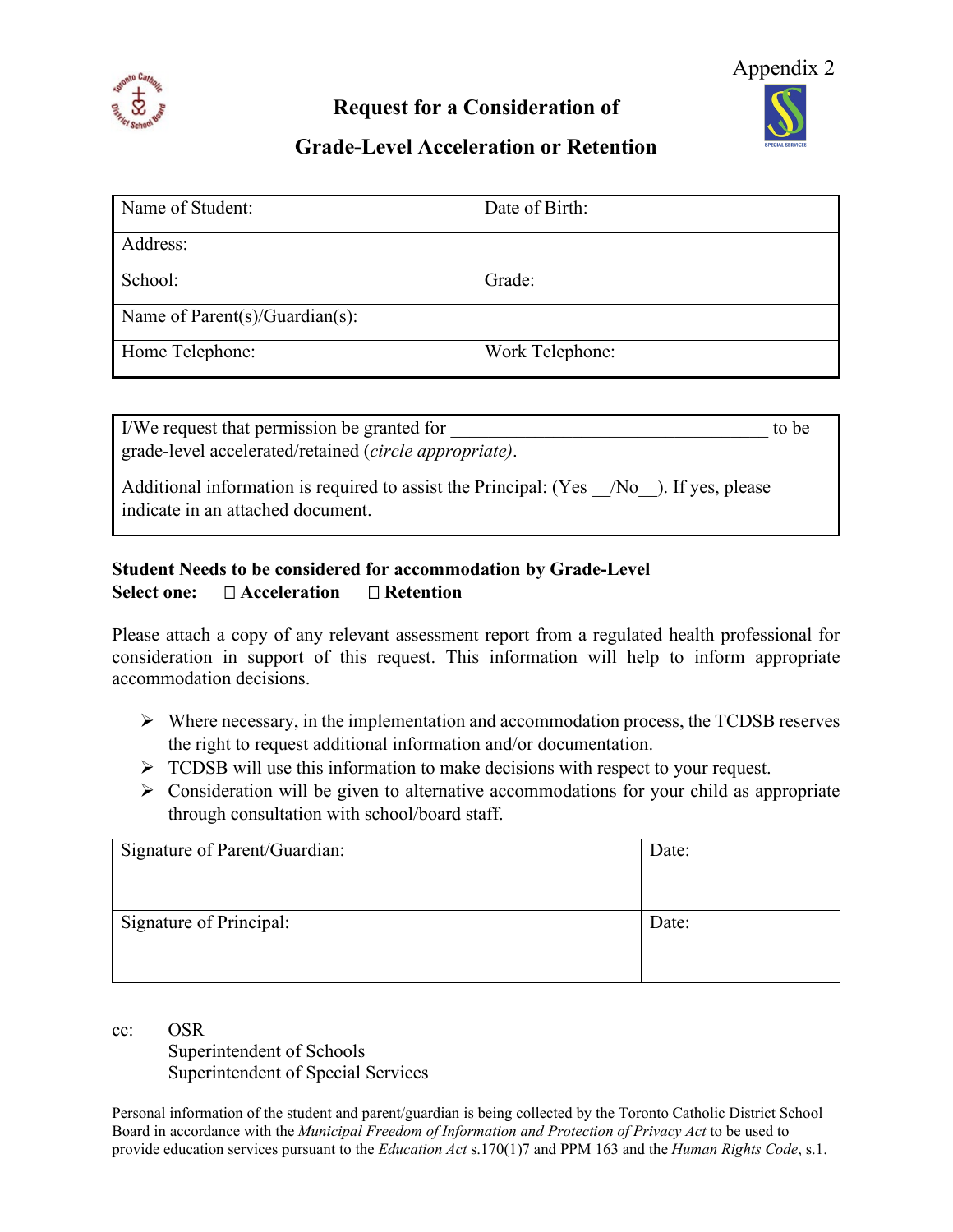

**Principal's Checklist for Consideration of Grade-Level Acceleration/Retention**



| Name of Student:                       | Date of Birth:  |  |  |
|----------------------------------------|-----------------|--|--|
| Address:                               |                 |  |  |
| School:                                | Grade:          |  |  |
| Name of Parent $(s)/$ Guardian $(s)$ : |                 |  |  |
| Home Telephone:                        | Work Telephone: |  |  |

#### **Requirements for Grade-Level Acceleration/Retention Request:**

- □ Receive Request for Consideration of grade-level acceleration/retention
- $\Box$  Has school staff implemented Differentiated Instruction (DI) and Universal Design for Learning (UDL) strategies for this student?
- $\Box$  Have the principles of DI and UDL provided to the student been successful in providing the necessary accelerated or remedial learning opportunities and/or environments?
- Convene a school Case Conference Team or School-Based Support Learning Team meeting (as appropriate)
- $\Box$  Supporting Medical assessment(s)
- $\Box$  Supporting documents (IEP, psychological, occupational therapy, physical therapy, functional behaviour, and/or orientation and mobility assessments)
- $\Box$  Consultation with Superintendent of Schools

#### **Request Accepted/Denied**

Letter provided to the family with the outcome.

#### **Implementation**

 $\Box$  Is an accommodation plan outlining either accelerated/remedial learning opportunities and/or environments required?

If Yes, consider the following:

- o Are timetable adjustments required?
- o Will alternative benchmarks for assessment be required?
- o Is an IEP required or will an existing IEP be updated?